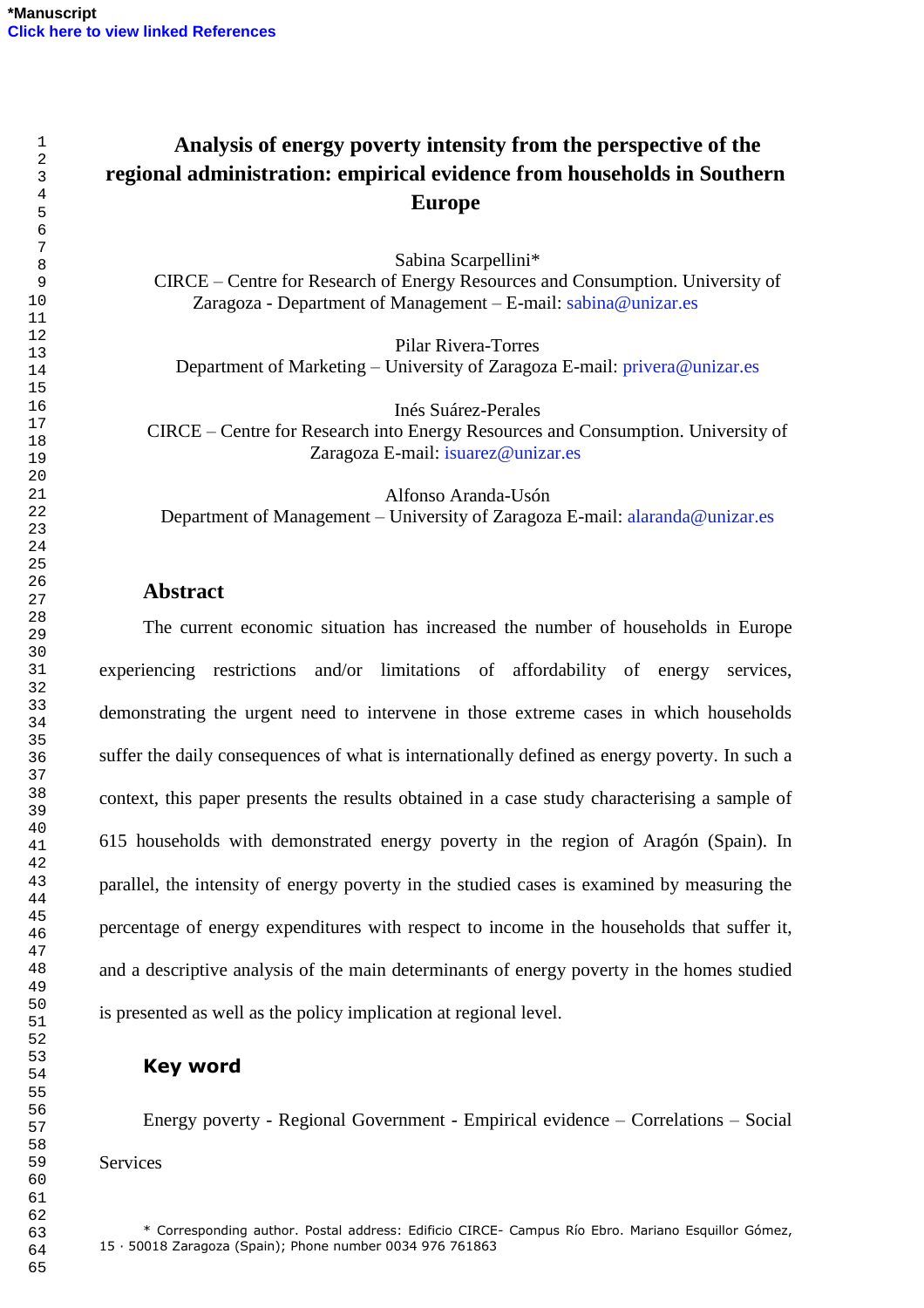#### **1. Introduction**

The economic situation in Europe has increased the number of households with unexpected economic difficulties and situations of debt and insolvency. Among other negative consequences, the low income and the consequent household decapitalisation are significant limitations to accessing energy resources necessary for the home.

In many cases, housing is in fact one of the elements that Europeans use to reduce household spending in times of recession, causing an increase of extreme cases in which some suffer the daily consequences of what is internationally defined as energy or fuel poverty. Energy poverty is here understood as the economic inability of the home to meet its domestic energy needs, increasing as energy expenditures and their relative significance in relation to household income also rise

Spain has also been affected by this problem, and action has been taken by different institutions mainly to assess the problem at the local, regional, and national level and to define which actions ought to be taken and measures adopted. To do so, the Public Administration must identify the households that are most vulnerable to the problem and their main features to take concrete steps that are preventive in nature and suitable for every type of household. These steps would also be taken to avoid situations of consumer vulnerability that may lead to severe energy poverty in all the European countries, as Spain, located in the south of the European Union (EU), even though they have more favourable weather conditions than in northern Europe. Substantial differences among EU member states have in fact been detected, with Southern and Eastern European countries generally reporting a higher incidence of energy poverty (Tirado-Herrero and Bousarovsky 2014), and the highest incidences of fuel poverty in southern Europe include Portugal, Spain, Greece and Italy (Healy and Clinch 2002b).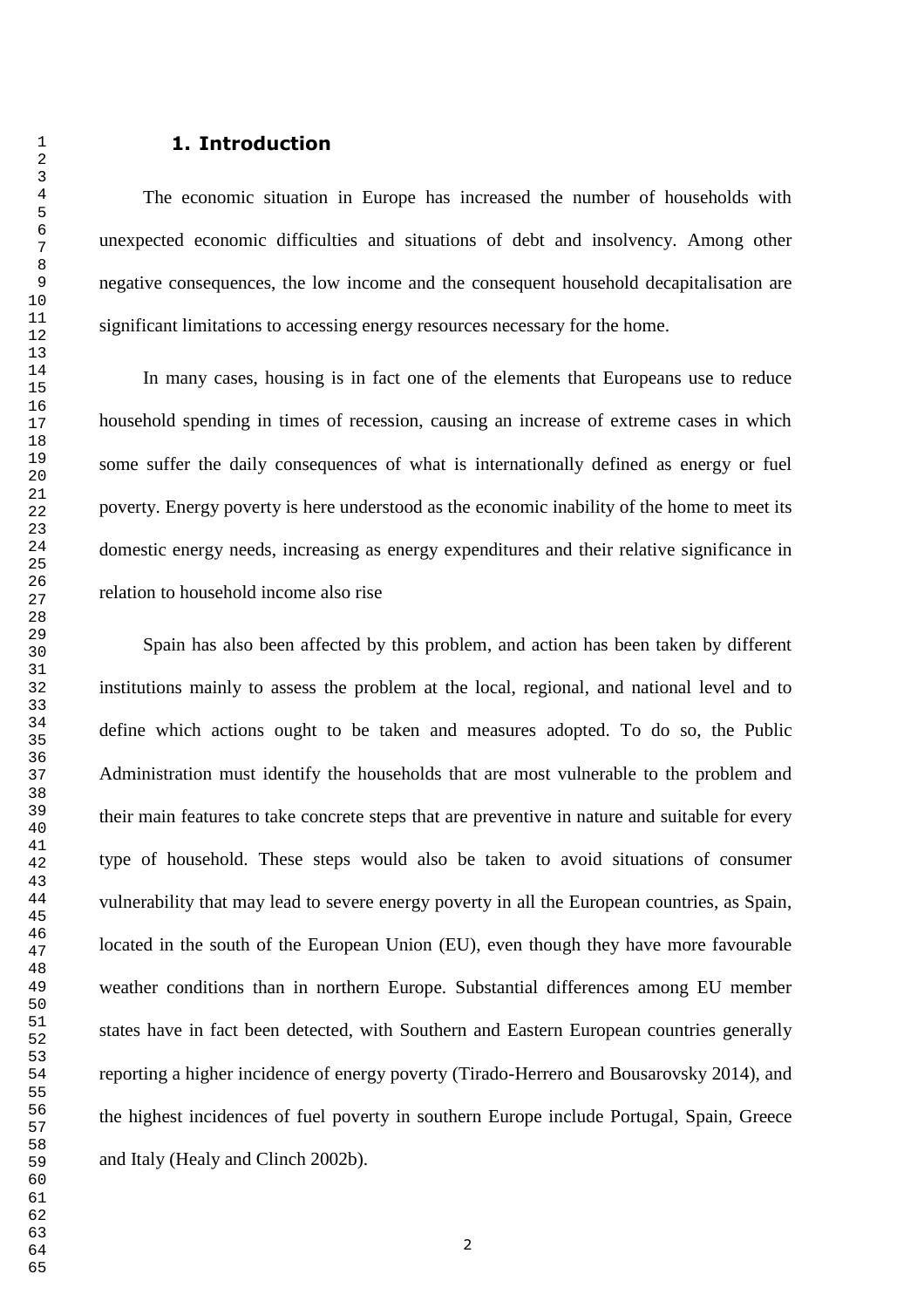As Bergasse et al. (2013) note, when homes must cover excessive energy costs, they find themselves in a situation of energy vulnerability, and this situation may represent a deterioration of living conditions and socio-economic development for society in general. For this reason, the need to protect citizens from energy vulnerability (Bouzarovski 2012) and to prevent social exclusion by ensuring basic access to energy at reasonable and stable prices (CESE, 2013) has been considered in all Europe. This consideration is acknowledged, in fact, in the third energy package of the year 2009 (Rab et al. 2011), in which Member States of the European Union should take appropriate steps to protect these clients.

Nevertheless, the EU approach has led to some fragmentation in member States" actions concerning energy poverty, not only in relation to the definition of energy poverty or vulnerable consumers but also regarding measurement and the definition of preventive or palliative measures implemented in each country. In most member countries, market competition is not the main factor affecting the significant components of individuals" final energy bill but rather numerous taxes, levies, supports for energy diversification and security, etc. that depend on national energy policy.

In this context, it is important to have primary source material to provide a complete picture of the energy poverty phenomenon in each country, in line with the approach proposed by Howden-Chapman, et al. (2012) and by Brunner et al. (2012). These authors advocate for a holistic approach to the daily energy practices of households on low incomes and/or suffering from fuel poverty that is needed at national and local level.

The paper is focused on this goal and it is divided into five sections. After the introduction, the second section presents a background of literature on energy poverty in terms of its definition and operationalization. The third section provides an account of the empirical work conducted, including the sample, variables, and methodology used for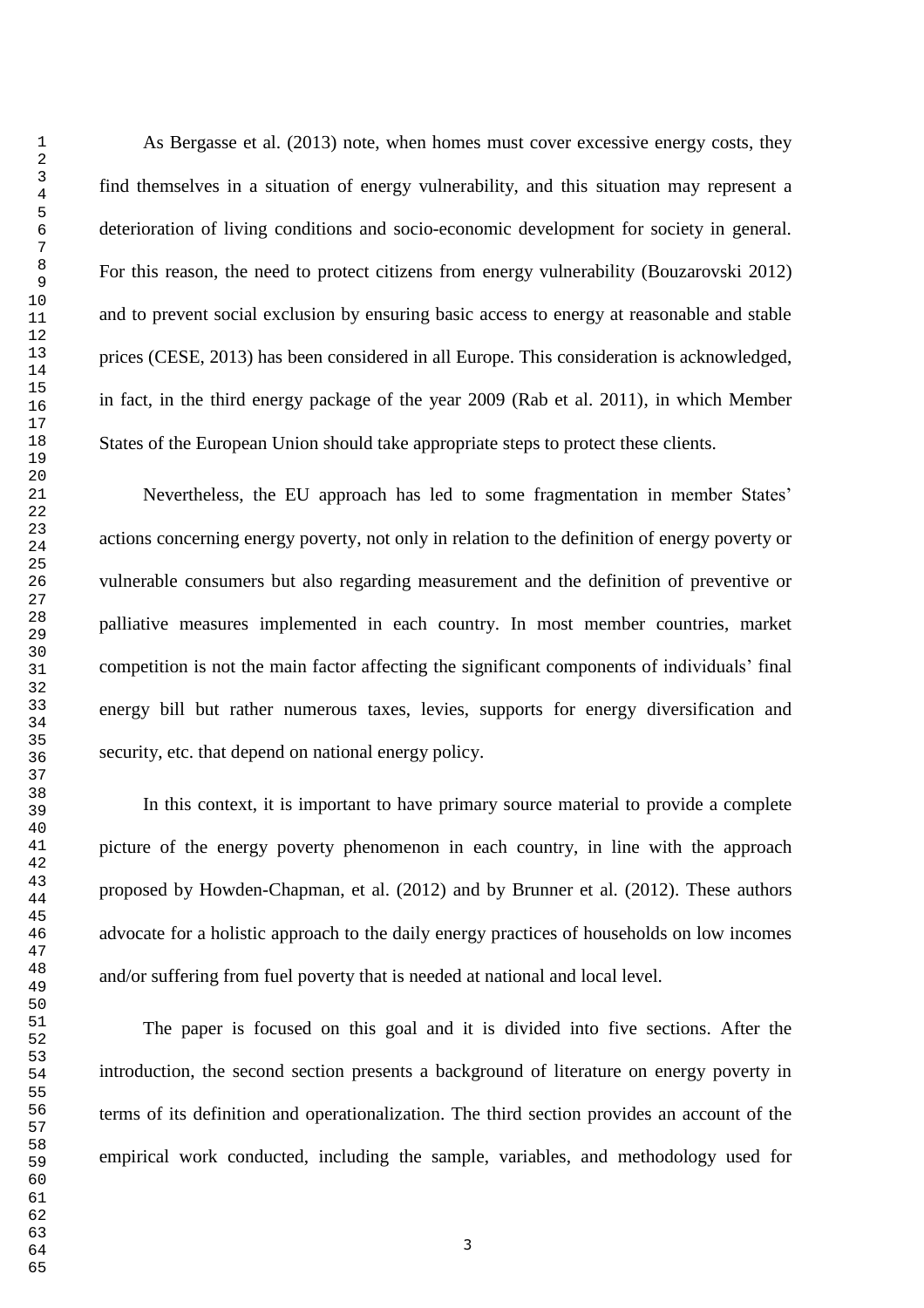analysis. The fourth section describes the main results, and in the last section, the main research conclusions are presented.

## **2. Background**

In recent years, the definition of the concept of energy poverty has been a recurrent issue that has reached a certain level of agreement about issues of affordability and unmet needs of domestic energy services. The advisability of using Boardman's (1991) initial proposal at the European level has been debated, with the author stating that the proportion of household income spent on energy services in a household is the main indicator of the scope of energy poverty.

Based on this fundamental contribution, the use of 10% of income to sufficiently meet energy needs (Boardman 1991) as an index to detect households in energy poverty was introduced in the debate (Lidell et. al. 2012), in addition to other needs regarding the analysis of comfort in a home with indoor temperatures ranging between 18 ºC and 21 ºC (see BERR report 2001). Other authors, such as Hills (2012), the International Energy Agency (IEA 2011), Tirado-Herrero et al. (2012), and Thomson and Snell (2013), introduced concepts such as "cold home," "energy debt," and "relative" perspectives into the definition of "energy poverty" (Grévisse and Brynart 2011). Li et al. (2014) provide a summary of the related concept as used in the literature and foremost a principal distinction regards access versus affordability. In general terms energy poverty is frequently used regarding the inability to obtain or maintain service, and fuel poverty means a temporal variability of domestic energy deprivation.

Bouzarovski et al. (2014) pointed out that the factors that contribute to the rise of domestic energy deprivation can be captured under the concept of "energy vulnerability" – defined, simply, as the propensity of an individual to become incapable of securing a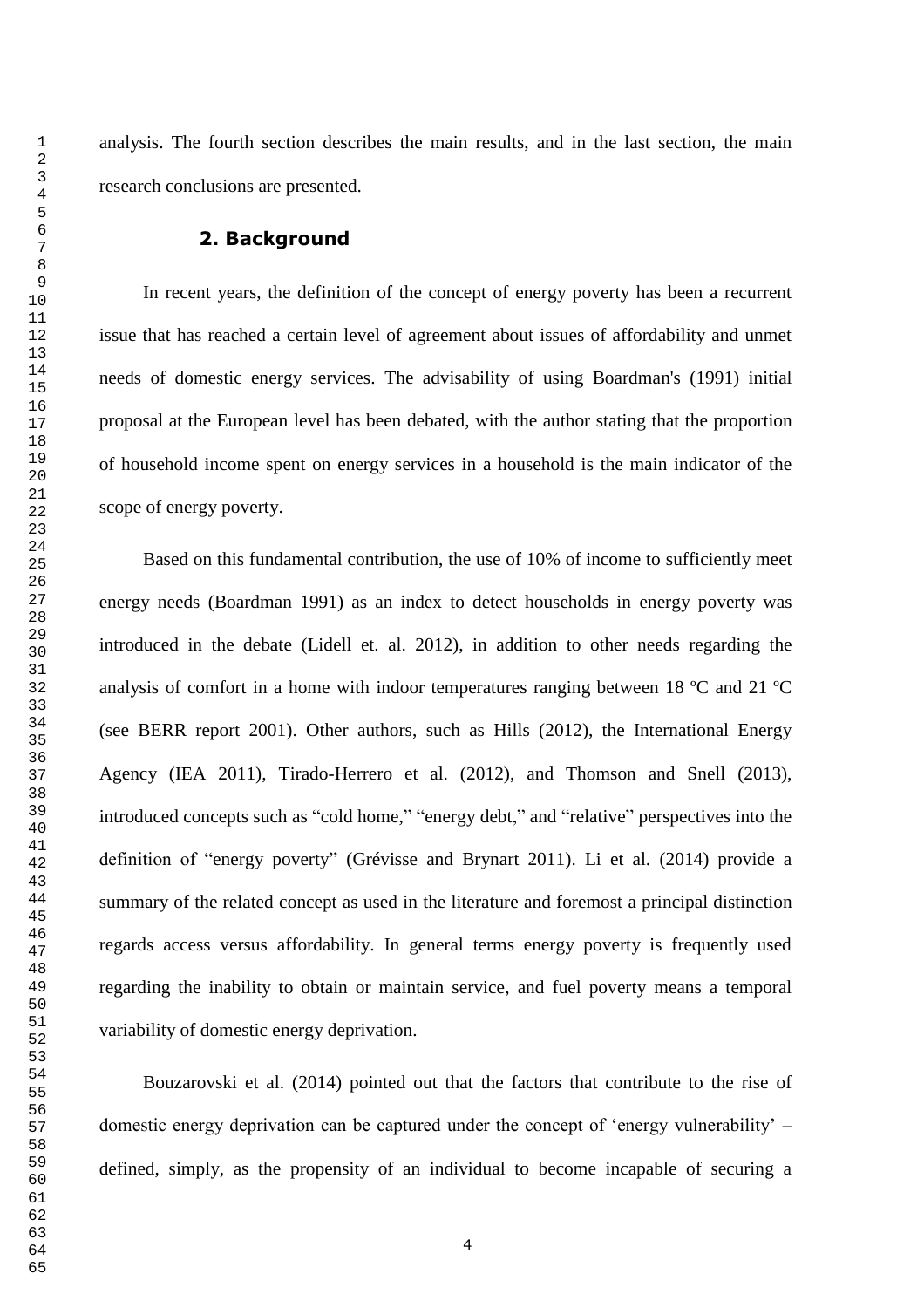materially and socially needed level of energy service in the home, thinking brings to the fore issues of resilience and precariousness.

These different concepts highlight that the term"s definition is not univocally applied and outside the third world energy poverty is now generally considered to be relative, in line with Moore (2012). A relative conception of the phenomenon is therefore applied in this study, and a household is considered to suffer energy poverty if its dwellers are unable to pay for energy services sufficient to satisfy domestic needs, once such economic necessity has been "accredited" by the Social Services that attend/support the home, whether regional/local or other competent authorities depended on for this purpose.

Despite the fact that the accreditation of energy poverty may be restrictive and those households that suffer the consequences of this problem without being recipients of social aid may be excluded from the analysis, the application of this approach allows one to limit urgent situations to a territorial level to clearly define the problem determinants by tracing households in need according to their features, thus planning public and private interventions based on specific measurements.

Defining households in energy poverty on the basis of accreditation also responds to a holistic view of the problem that regards energy poverty as one of the indexes of relative poverty (Practical Action, 2013) in a context of the overall poverty that represents the problem according to a classification of society into two groups: those who are most disadvantaged, which could be called "poor" (in this case in "energy" terms) and the rest.

In Europe, the latter typically involves the intervention of social services or social action agencies. The implementation of this approach allows one to identify urgent situations using a broader criterion that goes beyond age or household member income (Boardman 2012). As Chaudhuri and Ravallion (1994) indicate, the most important studies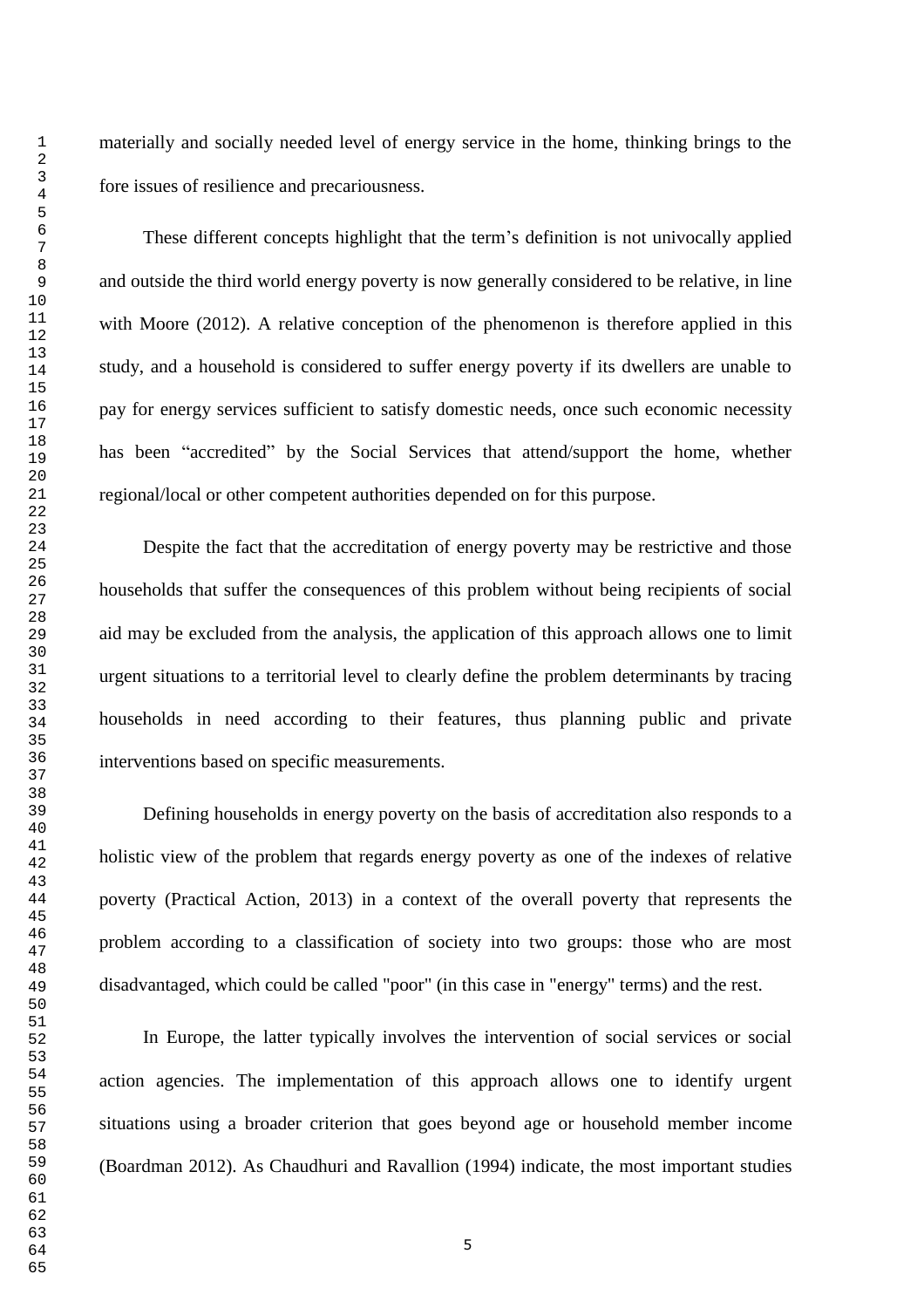In Spain, Tirado-Herrero et al. (2014) estimates that, in 2012, 17% Spanish households ( 12% in 2010) were subject to disproportionate domestic energy expenses (over 10% of their annual income). The 2012 percentage figure is equivalent to 7 million people affected by this condition (5 million in 2010) and 9% of Spanish households (8% in 2010) were unable to keep their home adequately warm during wintertime. In the same year, the percentage of households in Region of Aragon (in the Northeast of Spain) with domestic energy expenses over 10% of their annual income was higher than the Spanish average, while the percentage of households unable to keep their home adequately warm during wintertime was below the Spanish average throughout the series studied by Tirado-Herrero et al. (2014).

In Europe, different empirical studies that have been conducted using large sample sizes are not numerous, and the relationship between energy poverty, thermal comfort, and the consequences of living in inadequately heated housing (Healy and Clinch 2002) continues to be the subject of analysis with regard to defining specific actions to be undertaken. Even that, the most recent publications has yielded further clarity regarding the phenomenon experienced by households in Europe. Devaliere (2010) conducted a quantitative empirical study in France in 2010 that focused on 2 samples of 40 homes in 2 territories. Along similar lines, the empirical analysis of Santamouris et al. in Greece provided a large sample of households (598) and defined 2 types of situations derived from income level while furthering the characterisation of energy consumption in a time series. Similarly, the level of energy consumption in each household and its social impact have been extensively analysed by Roberts (2008) and Tirado-Herrero et al. (2014).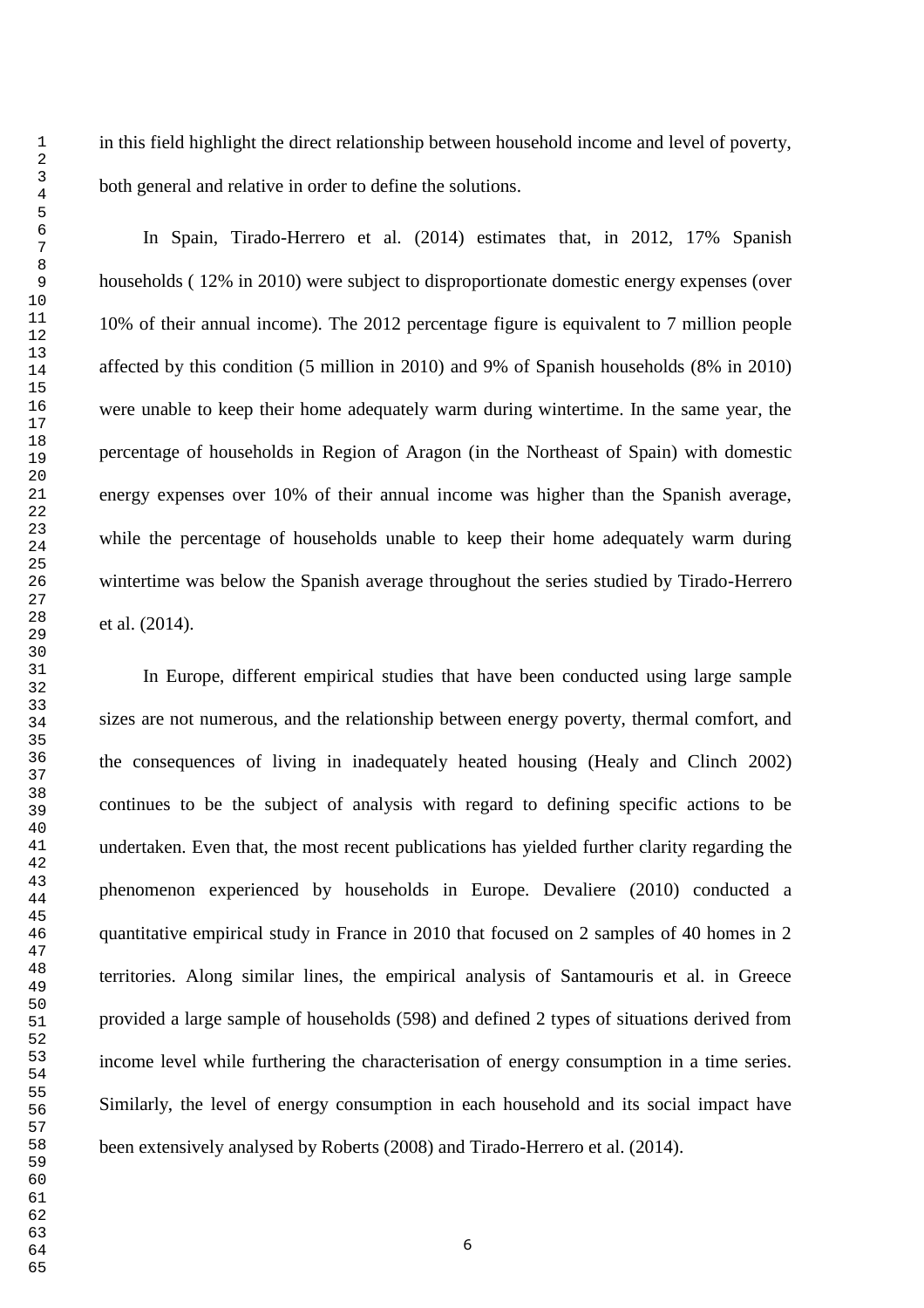However, some authors have identified the lack of uniformity among European and national statistical data as a limitation, as well as a shortage of data and a lack of surveys and specific methodology for measuring the phenomenon (Heindl, P. 2013).

When we look closely at the analysis of preventive or palliative proposals, Grévisse and Brynart (2011) provide a synthesis of the measures undertaken in the European Union, differentiating between the activities aimed at consumer protection and those designed to avoid disconnection of energy supply. The energy refurbishment of housing (Espada-Nicolas et al, 2012 and Tirado-Herrero et al. 2012) has also been identified as a possible solution in Europe. Additionally, improvement in energy efficiency for community-based services (Practical Action, 2013), centralised energy generation (Santillan-Cabeza, 2011), and modification and relaxation of requirements to qualify for social tariff or reduced rates (Tirado-Herrero et al., 2014) have also been recurrent proposals.

It has to be taken into account that energy poverty policy (as social inclusion initiatives) and measures imply in fact a multiple governance levels because it can rarely be dealt with independently from other pressing issues at the local level due to its complementarities with other issues as energy efficiency or green technologies (European Commission 2013). European Regions are at least involved in this phenomenon.

Here lies the main reason for deciding to perform a deep analysis of energy poverty in an European region as a case study in Spain, from a suitable perspective for decisionmaking by the regional administration and proposing potential decisive and effective measures in a multi-level governance scheme: the Regional Government has in Spain administrative powers in planning and provide regional social services while local administrations, as municipalities (with more than 20,000 inhabitants) or counties, provide the primary social services in the territory.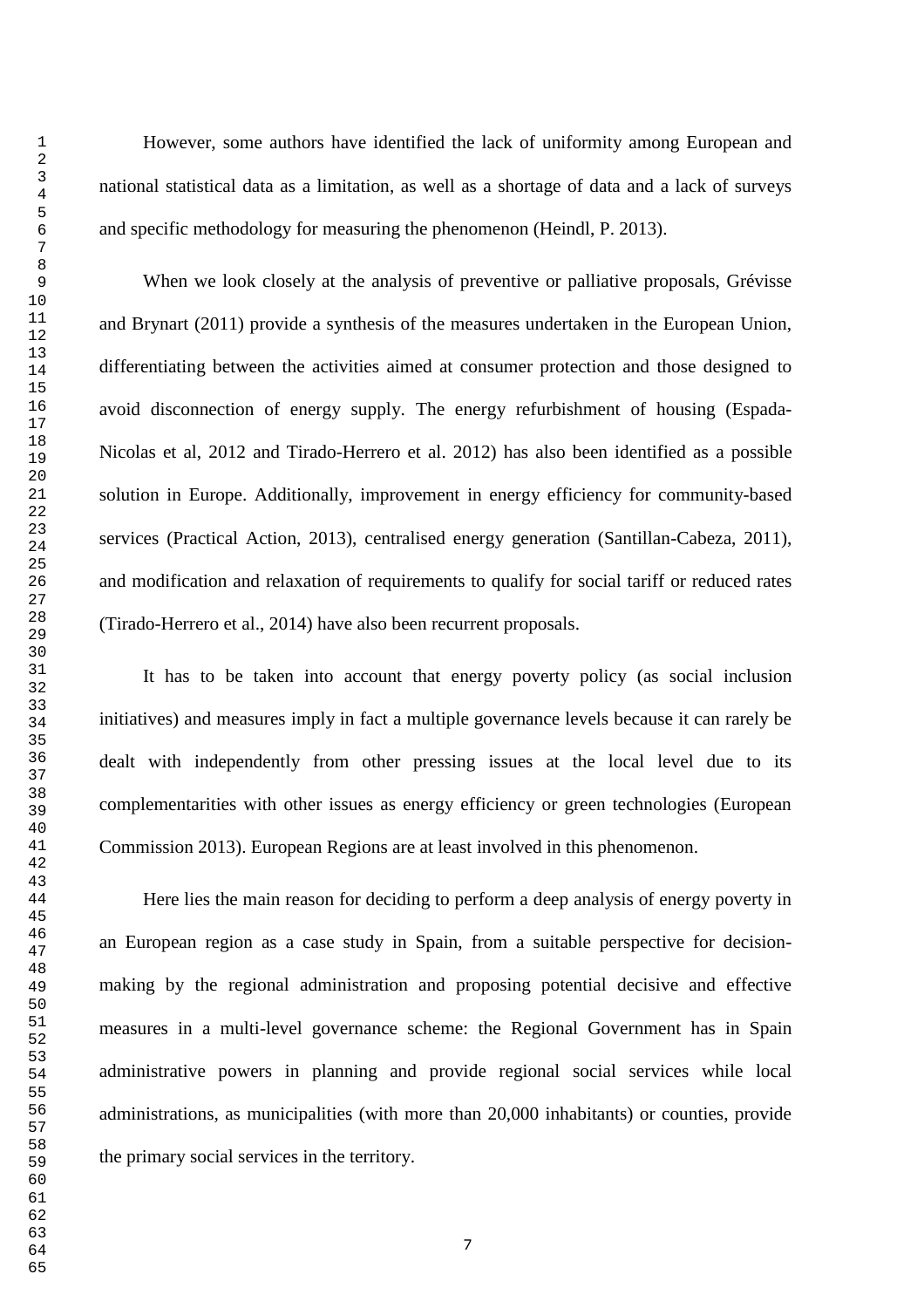In the Spanish region of Aragon, selected as a case study, there was an increase in the degree of attention paid to energy poverty during the recent years because of the increasing number of households that requested financial support to public administration or private NGOs in order to pay energy bills (Table 1) from 2012.

## *TABLE 1*

## **Table 1. Households receiving public aid to pay energy bills in Aragón form 2011 to 2015. (Source: by authors)**

The need to assess the extent of this phenomenon and its main causes within the Region of Aragón lead in fact to the development of this research study (Table 2).

## *TABLE 2*

**Table 2. Evolution of aid amounts (euro) to pay energy bills in the Aragonese households from 2011 to 2015. (Source: by authors)**

#### **3. Method**

The steps taken to achieve an understanding of the energy poverty phenomenon in this case study included: definition, measurement, monitoring, and recording and information, as proposed by Pachauri and Spreng (2011). Qualitative and quantitative analysis were considered necessary to obtain regional and disaggregated data regarding each household situation.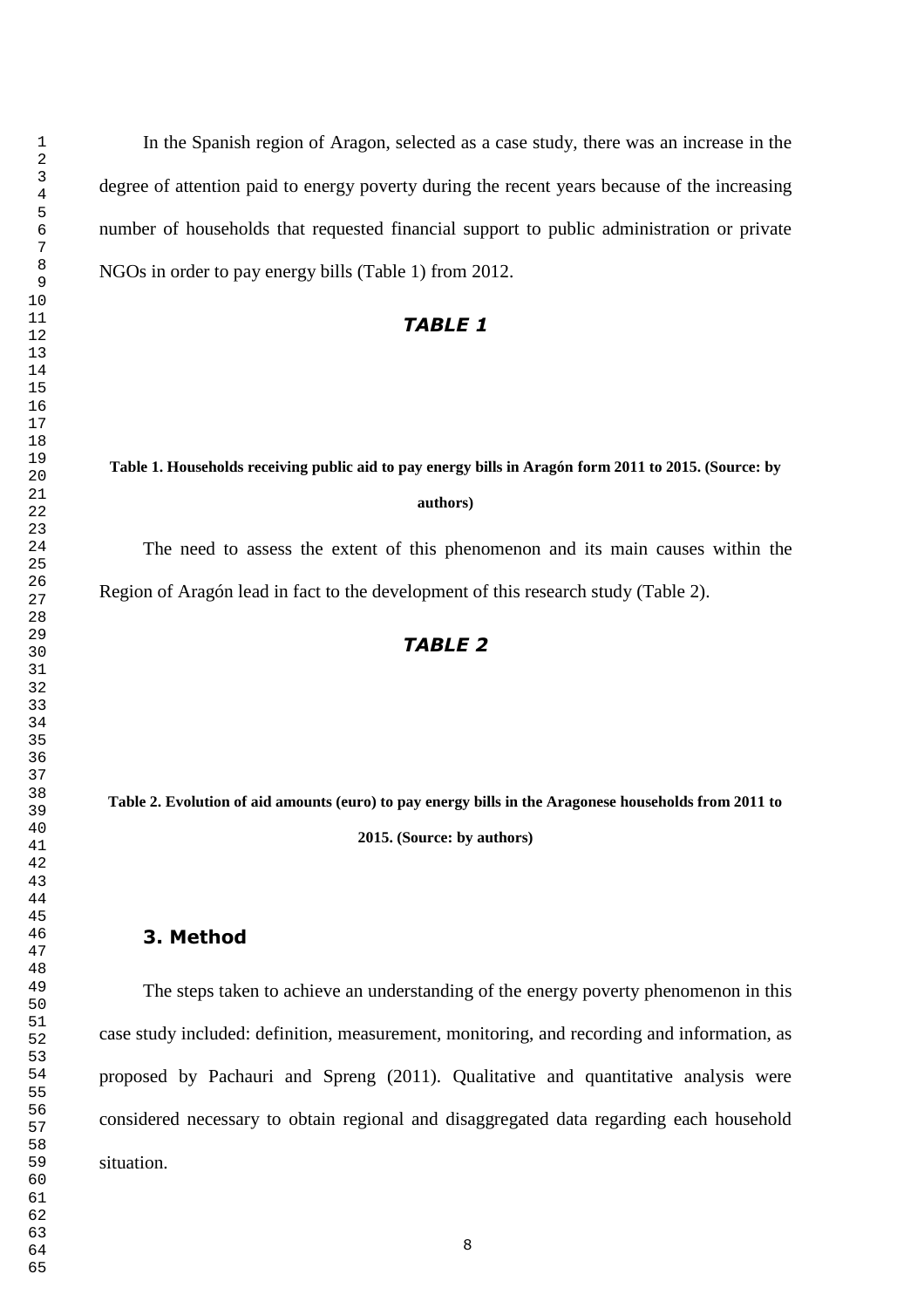Gathering information for the decision-making process represents a difficult task in general because most of the statistical data available regarding energy poverty in the EU are of the aggregate type (EU-SILC, 2003). Additionally, such data are obtained through nonspecific statistical databases (household surveys) or through empirical studies of partial or local samples (Morrison and Shortt 2008), which makes extrapolation to other climatic zones and different regional socio-economic environments more difficult.

The Region of Aragon has a population density of 28.2 inhabitants per km2 (IAEST 2013), more than 95% of the region of Aragon is included in the range of application of the law, and approximately 42% the Aragonese population lives in the countryside, where its population density is 3 times below the national average. Out of the 1,347,150 inhabitants of the region, 682,004 (IAE 2013) reside in the city of Zaragoza, which means that there are considerable differences within the territory between the rural areas and the main city. The region is entirely located in the continental north climate area of Spain (Blázquez et. al. 2013). This Region has not been excluded from the debate related to energy poverty due to the precarious economic situation of numerous families. The proposition of Regional Decree no. 466/13 related to energy poverty of November 2013 highlighted the need of analysing the rate of occurrence of this phenomenon and to define the opportune measures to alleviate and prevent the problem in households in the region.

#### 3.1 Design of the study

As a first step of the study, a qualitative analysis of the regional energy poverty was carried out to achieve the principal objective of this work. A group of 65 experts and professionals representing 44 entities in Aragon answer to a semi-structured ("in depth") interview specially designed for this study, as they were considered "key informants" directly or indirectly related to the subject of the analysis. Furthermore, a total of 113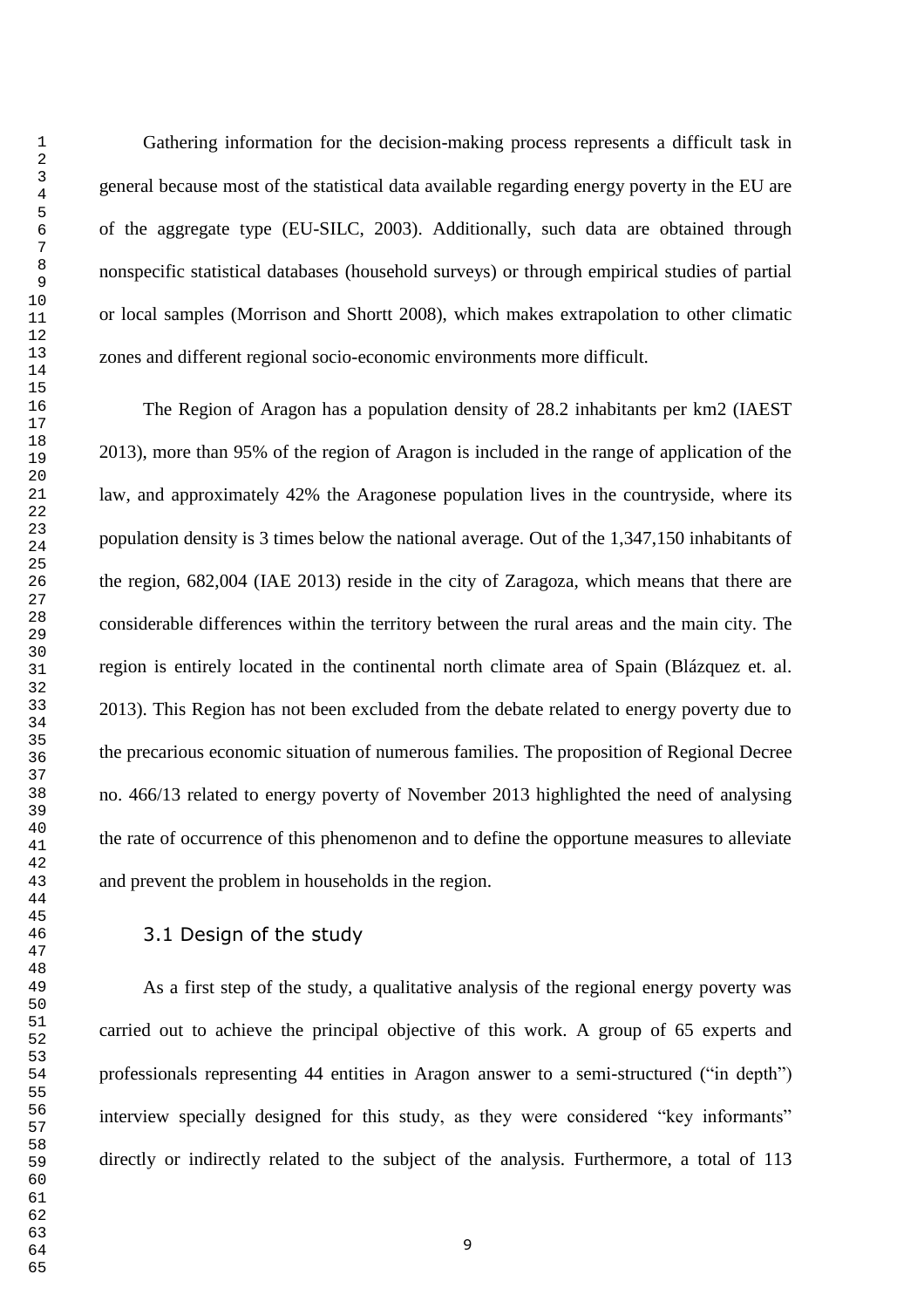i.

representatives of different nature entities throughout the region collaborated (social services, NGOs end other organizations), whether in the preparation and gathering of the surveys, dissemination of the study and later in the collection of data and information<sup>1</sup>.

Data from secondary sources obtained from Social Services and NGOs actively working on this issue on a regional level were taken into account during the elaboration of the questionnaire for the empirical study. In fact, different several local administrations are responsible for providing basic social services and numerous NGOs in the region offer charities for assisting the most disadvantaged households. Neighbourhood and neighbour associations, foundations, and other non-profit entities offer a local support network to people under serious risk of exclusion n the territory as well.

The qualitative analysis indicated that households in the region could suffer different degrees of energy poverty depending on income level, the percentage of income devoted to energy expenditures, a series of other factors inherent to the building itself and its insulation systems, available facilities, and the habits of the household residents, on one hand, and the cost of energy supply (total amounts of energy bills), on the other. Ultimately, everything related to energy expenditures in the household was considered to be of interest when analysing its impact on the intensity of relative household poverty in terms of energy. Direct information about the state of the art was collected during this first phase of the analysis to better outline the study case and the empirical phase.

Thus, taking into account the objectives of the study and the results obtained through the qualitative analysis, the literature review and the secondary sources of information, the empirical phase was focused on homes in accredited energy poverty, i.e., those households

 For more details about this phase of the study, please see: [http://www.aragon.es/estaticos/GobiernoAragon/Departamentos/IndustriaInnovacion/StaticFiles/Pobreza%20](http://www.aragon.es/estaticos/GobiernoAragon/Departamentos/IndustriaInnovacion/StaticFiles/Pobreza%20Energetica.pdf) [Energetica.pdf](http://www.aragon.es/estaticos/GobiernoAragon/Departamentos/IndustriaInnovacion/StaticFiles/Pobreza%20Energetica.pdf) page 22. (Accessed in June 2015).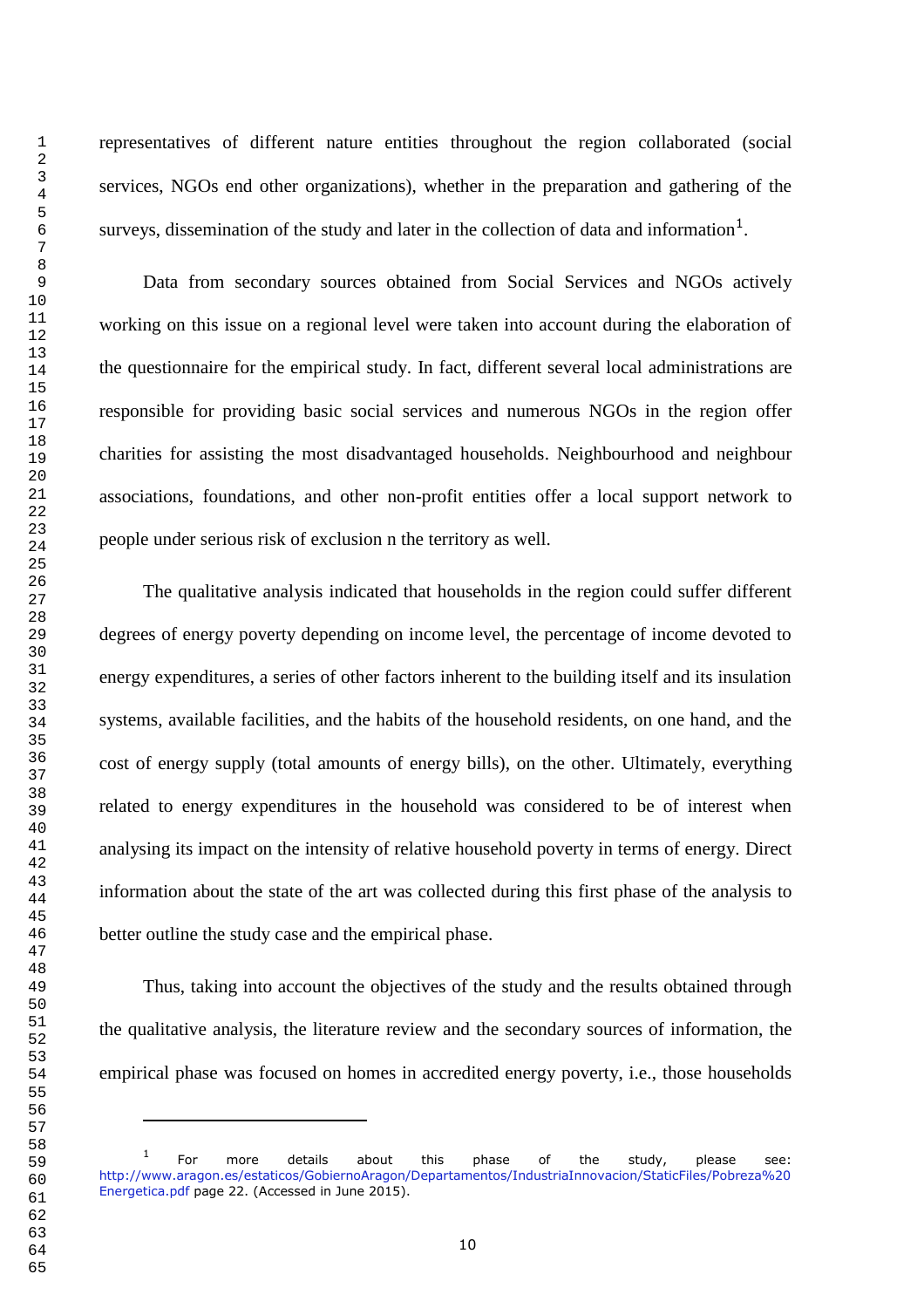i.

that receive emergency regional public or private aid for paying basic expenditures related to the house, in which aids for energy bills are included. These aids are subject to prior verification of such need and they are regulated by a number of specific regulations in each local authorities and private NGO.

Current emergency aid for these purposes includes special economic benefits aimed at addressing situations of need, as they arise, impacting individuals and families deprived of the essential means of livelihood. This complementary income, included in the budget of Spanish Ministry for Health, Social Services and Equality and delivered by local administrations<sup>2</sup>, aims at addressing the following needs, among others: a) the inability to continue using and enjoying a habitual residence, in particular, rent payments to maintain the right to use it; b) the lack of economic means to maintain conditions of habitability or to acquire basic utilities for the habitual residence; c) the aid granted to households in the region selected for study falls under the second category, focusing on the payment of some unpaid bills that could lead to situations of non-payment and service outages.

Once the population were defined, a questionnaire defining the scope of the phenomenon of energy poverty intensity in the region was designed. During the elaboration of the questionnaire, energy poverty indexes proposed by Mirza and Szirmai (2010) where analyzed. However, they were designed principally for rural areas of developing world where traditional biomass is important and relevant for our understanding of the complex phenomenon of energy poverty and the general conditions of households cannot be compared with the European needs. In terms of measurements and indicators that assess the

<sup>&</sup>lt;sup>2</sup> These public funds are regulated in the framework of a national agreement concerning the "Basic Social Services Local Authorities of the Spanish Ministry of Health, Social Services and Equality implemented by the Regional Governments, in this case by the Aragonese Institute for Social Services (IASS) and local authorities. At regional level, public aids are regulated by the Decree 48/1993 of 19 May and by Regional Law 4/1987 March 25 (BOA 59, May 28, 1993). Moreover, almost all Local authorities have issued a specific regulation to deliver emergency aid in its scope.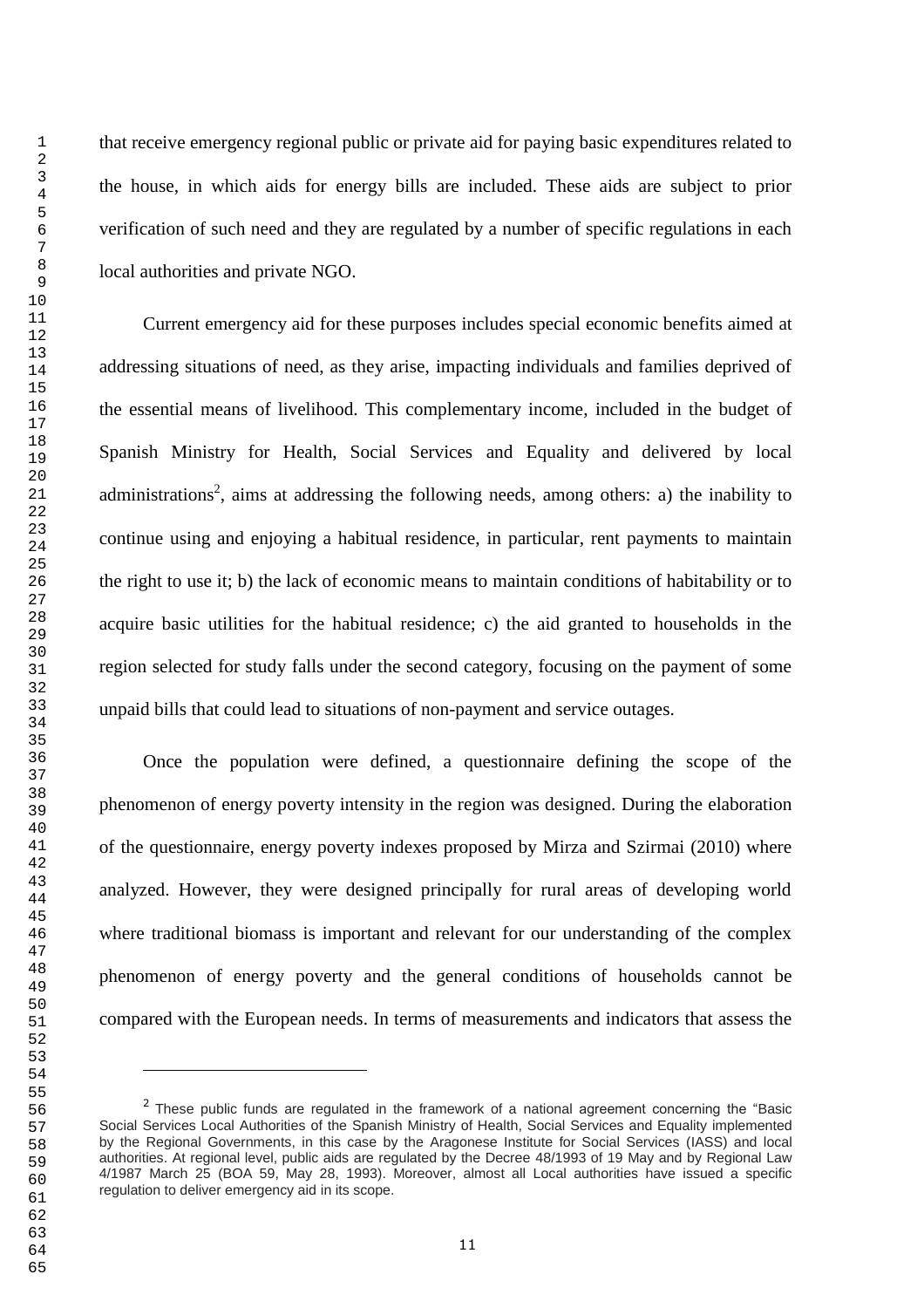phenomenon of energy poverty, Morrison and Shortt (2008) offer a clear analysis of the main variables chosen to represent the social component of fuel poverty. The development of indicators, an ongoing process that continues to require advances and efforts towards standardisation at the European level, was considered necessary for conducting empirical research studies. Home occupation was considered among the variables, as well as the average number of rooms per house. Additionally, installation quality and materials were taken into consideration in the design of the survey in these homes as noted by Rudge (2012).

A series of variables were selected to measure different aspects of the households and their residents, the characteristics of the residences and the facilities available in the home, consumption habits, etc.

When the questionnaire was fully drafted, it was sent to a team with multidisciplinary expertise who validated or proposed modifications to the questions. The received comments were introduced in the majority part of the cases and improved regarding the clarity of question formulation and how well the questions fit the goal of the study. A pre-test sent to a small sub-sample of households (through social workers in the case of the specific questionnaire) was carried out for obtaining the beta version of the questionnaire that was subsequently used in the online application. This step made it possible to enhance the design and layout features and to correct errors in the questions.

The first section of the questionnaire focused on personal data related to the respondent and included questions referring to education, age, gender, and the location of the housing. The second part of the questionnaire collected household data and included the number of residents, amount of income, housing conditions, and facilities. Expenditures related to electrical power, other forms of energy and transport, and certain habits of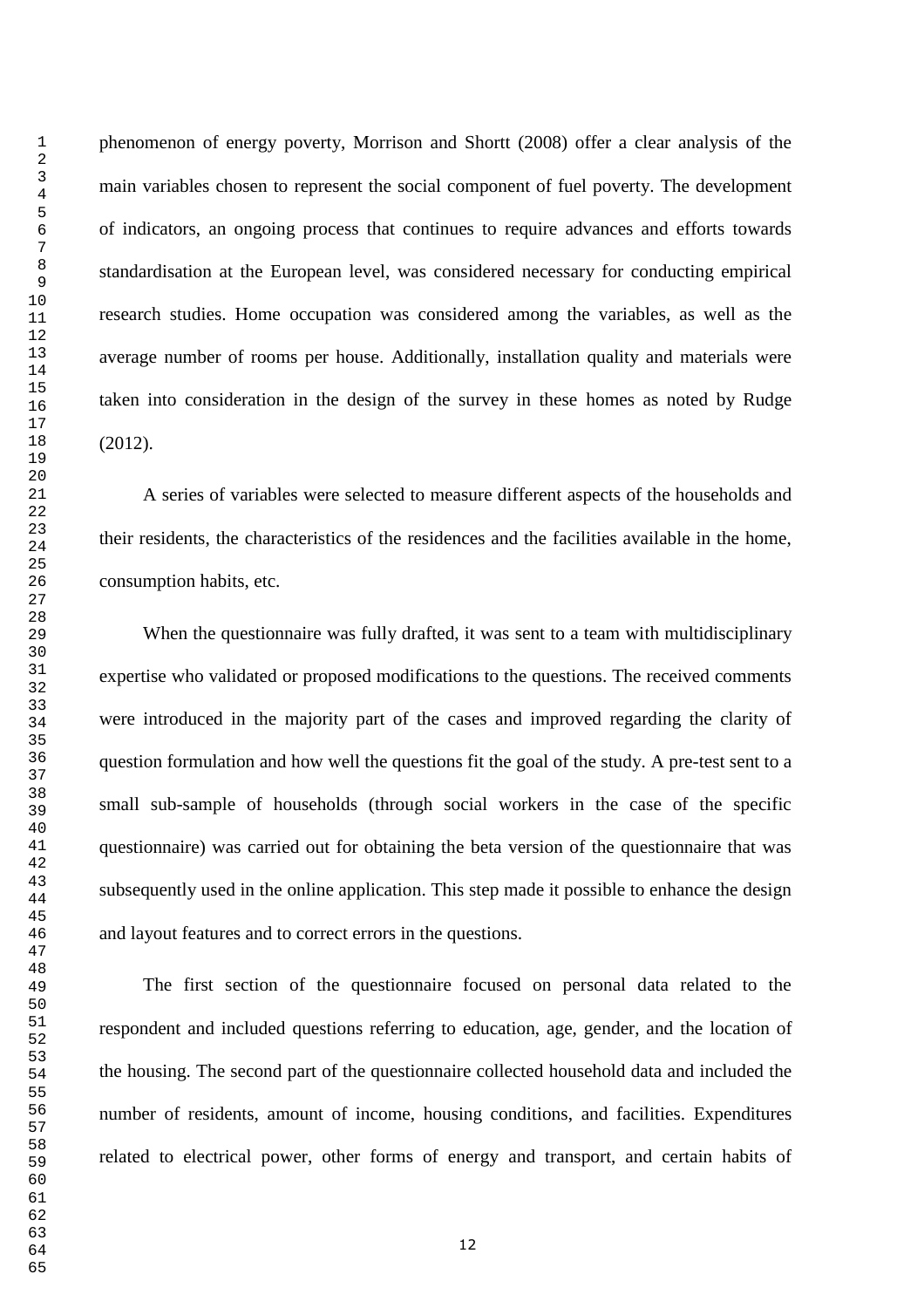consumption were reflected in the third section. Finally, the respondent was asked whether he or she had received economic aid to cope with energy bill payments and the source from which this aid derived.

A population of 7,222 households receiving emergency aid to pay for the expenditures related to houses during 2013 was considered as households accredited by social services. Meanwhile, a large households that do not meet this criterion were excluded from analysis. The collection of quantitative data was conducted through social services and regional NGOs coordinated by the researchers involved in the study. Social workers (civil servants) and NGOs volunteers made home visits to households affected by energy poverty from which primary source data were gathered using both, paper questionnaires and on-line system, depending on the visitors. The data were collected checking the energy invoices of the families when the bills were available and the charges for energy consumption was taken into consideration including all the concepts as taxes or other cost components.

The questionnaires were administered from June to September 2014 resulting in a total of a sample 615 valid cases of households under conditions of energy poverty. Conducting the survey during the summer does not refute the results obtained, first, because energy expenditure data most sensitive to seasonality were requested for the entire year, and second, because increases in electricity expenditures in the summer may occur due to high temperatures in the region.

#### 2.2 Variables

For the purpose of selecting appropriate study variables, features of the household (unit of analysis) and its members were analysed to describe the residences that the study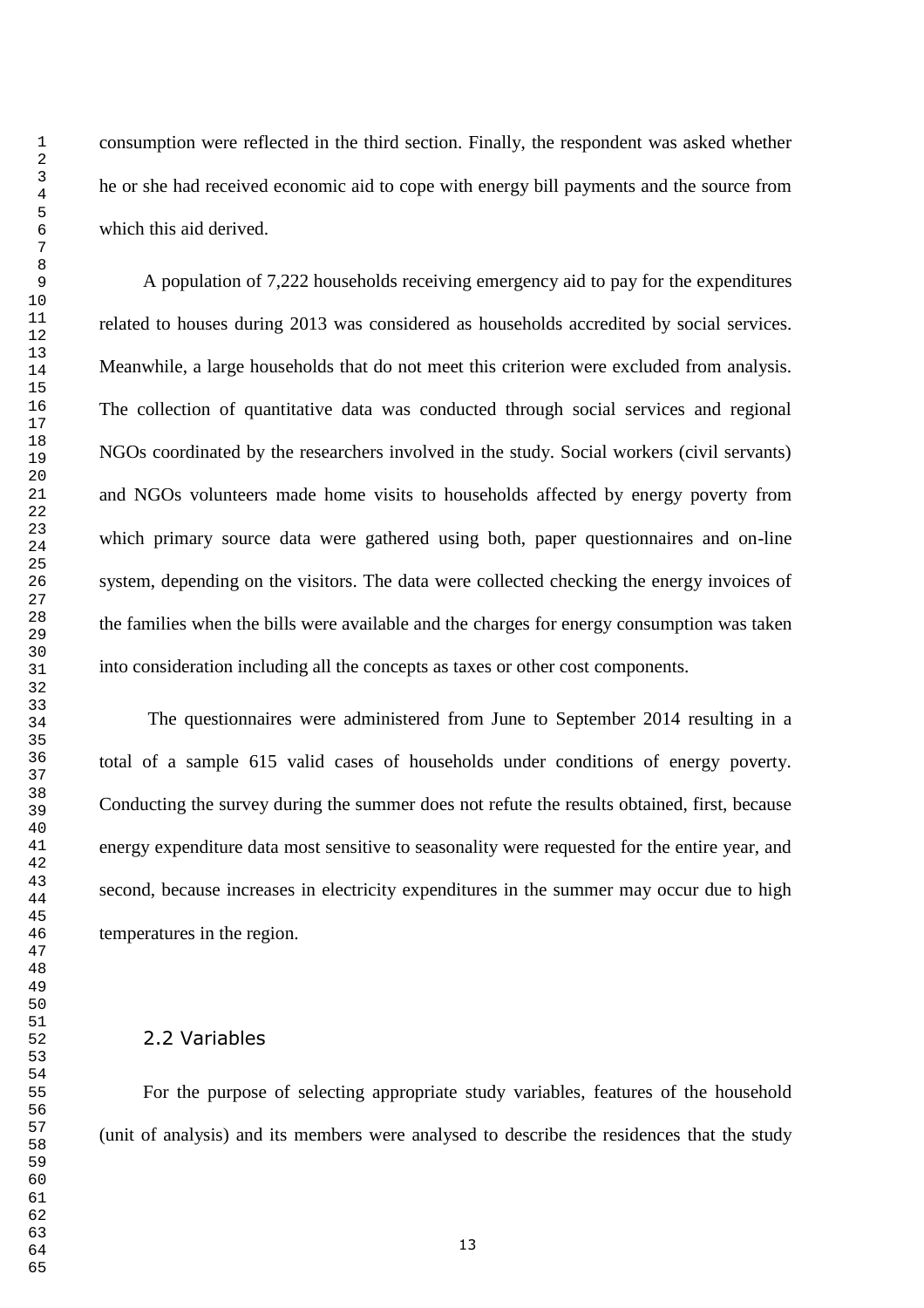participants live in and their energy consumption habits. Variables used in other studies of this type were also sought.

The variables chosen as indicators of the degree of household energy poverty in relation to "social" factors and thus to household characteristics (Morrison and Shortt 2008), were developed by the research team based on previous studies such as that conducted by Baker et al. (2003). Similarly, the definitions of approximate measurements of low income, unemployment level, and pensioner households (identified as high-risk factors) were based on insights provided by Cormack et al. (2004), Baker et al. (2003), and Rudge (2001).

Variables used to address home typology (Cormack et al., 2004) are those defined by Baker et al. (2003) and Rudge (2001), albeit for a different context. Meanwhile, we can refer to Cormack et al. (2003) and Baker et al. (2003) regarding single-parent households with young dependent children (also identified as a major risk for vulnerability) and for determining household characteristics in terms of heating systems as a risk of energy poverty. It is worth noting that the "income" indicator has been considered a proxy variable for quality of life and welfare in the household. Expenses related to lighting and power (household appliances), studied by authors such as Sovacool et al. (2012), were not itemized separately in the empirical study.

Taking into consideration the limitations of data availability, we do not consider the possibility of assigning different weights to the various indicators to generate a specific index, as described by Nussbaumer et al. (2012).

The variable of the houses location was considered in order to differentiate two subsamples, the rural or the urban area, taking into account that the extent of fuel poverty in areas with high proportions of small households (urban) can be overestimated and it can be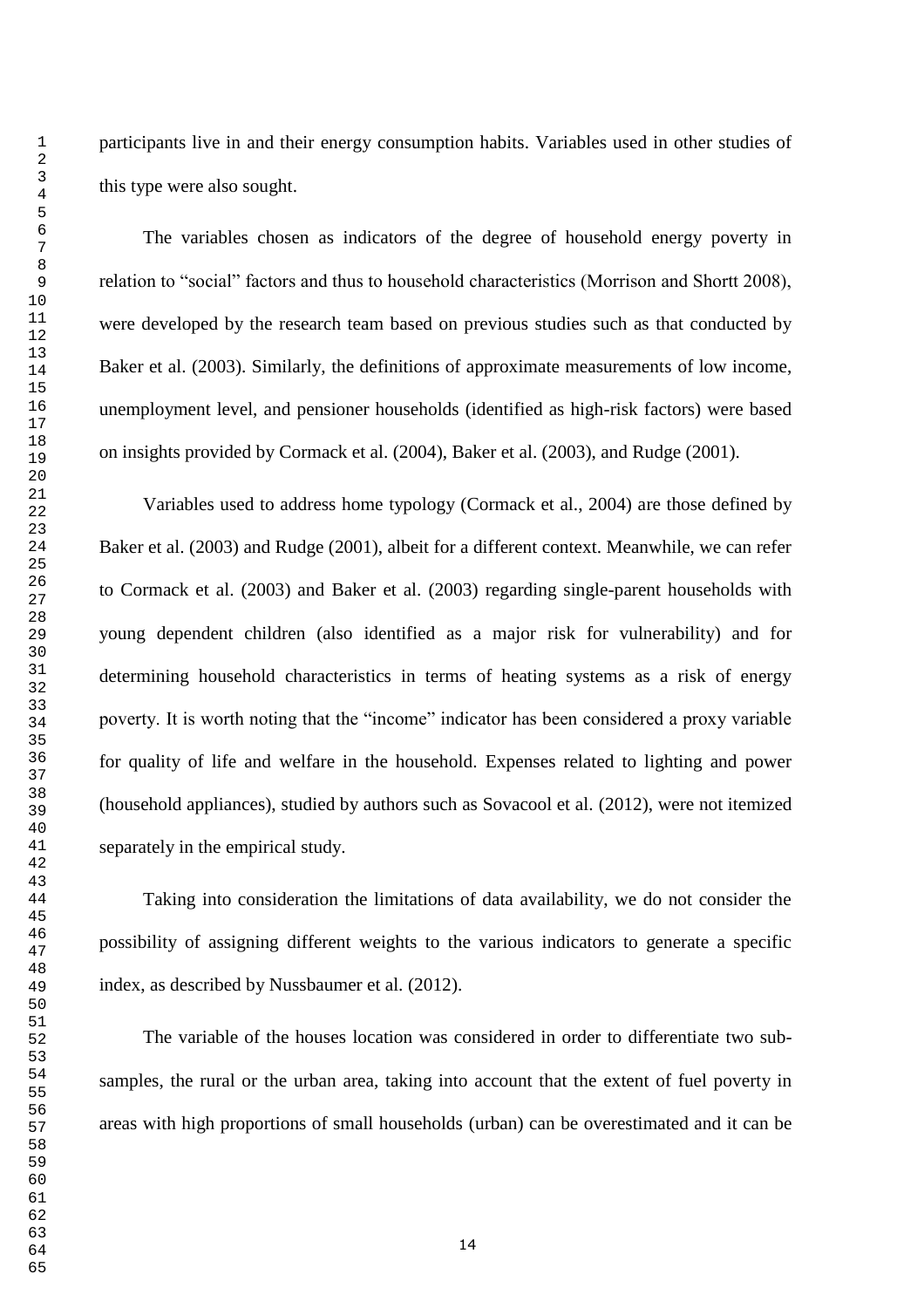underestimates in areas (rural) with high proportions of large households (Fahmy et al, 2011).

Thus, the following were considered to be indicators of energy poverty intensity: 1) the amount of household energy expenditures in absolute terms, and 2) the relative significance of energy expenditures in relation to household"s income. The Table 3 shows the variables selected in our study.

## *TABLE 3*

#### **Table 3. Variables used in the study and descriptive analysis of principal results. (Source: by authors)**

The first section of the questionnaire focused on personal data related to the respondent and included questions referring to education, age, gender, and the location of the housing. The second part of the questionnaire collected household data and included the number of residents, amount of income, housing conditions, and facilities. Expenditures related to electricity, other energies and transport, and certain habits of consumption were reflected in the third section. Finally, the respondent was asked whether he or she had received economic aid to cope with energy bill payments and the source from which this aid derived.

## 2.3 Empirical Study

After selecting the relevant variables, the information to be used in the analysis was organised. In this case, the information was compiled from an observational and nonexperimental perspective. After the exploratory data analysis, the main results obtained were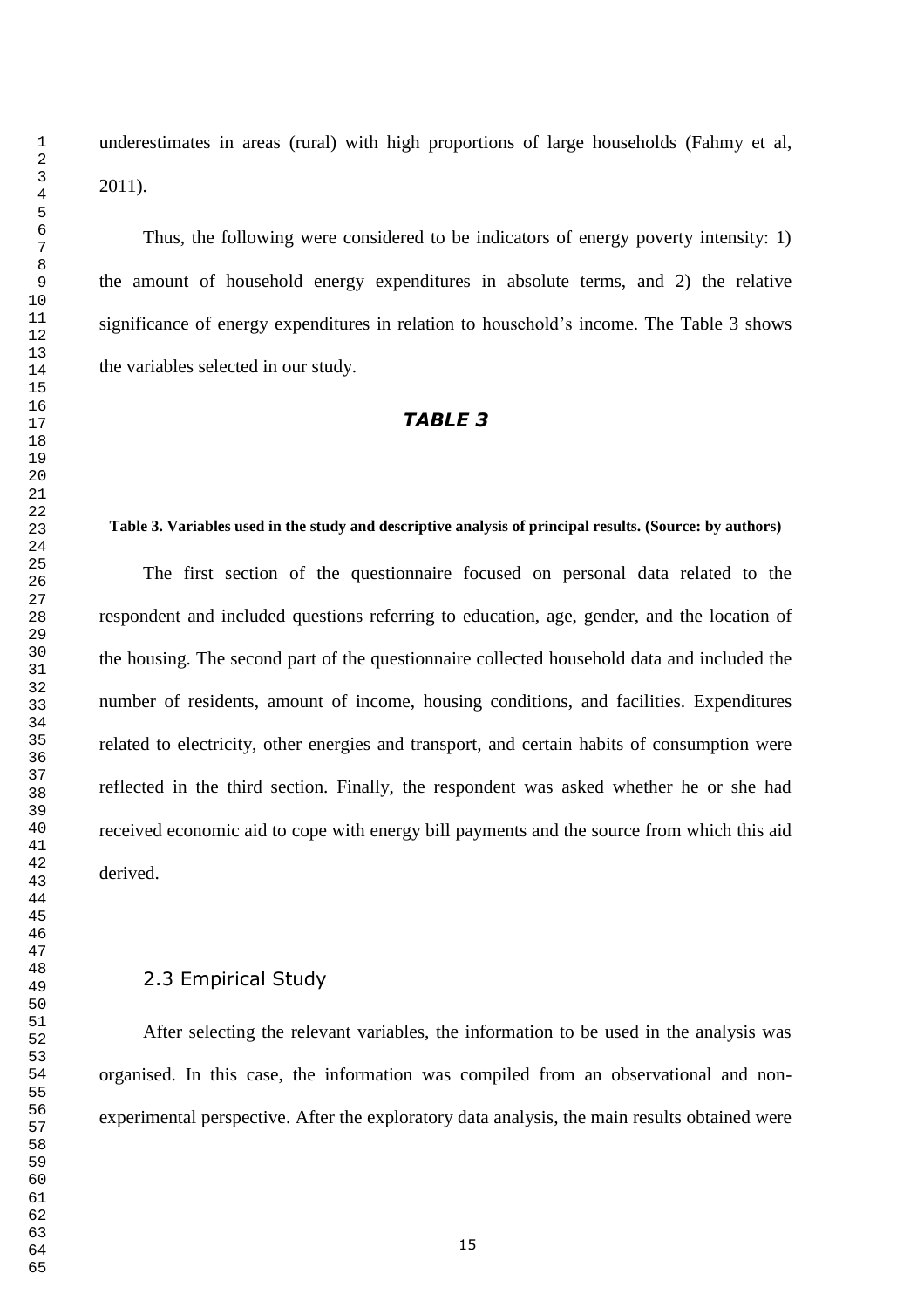contrasted with evidence resulting from the statistical analysis to depict the common characteristics of households living in energy poverty in the region studied.

A correlation analysis between the variables described and the two variables of household energy expenditures was performed for the observational phase of the study. Hence, in our analysis the assumptions of normality is not met (Muthen & Satorra, 1995; Rivera & Satorra, 2002; Satorra & Bentler, 1994; Satorra, 2003), the general estimation method we use is MLR, Maximum Likelihood Robust, parameter estimates with standard errors that are robust to non-normality of the observed variables) (Muthen & Muthen, 1998- 2012). The software applications used were MPLUS 7.1 (Muthén and Muthén 1998-2012). The method of analysis was considered appropriate for an initial approximation of the relationship between energy costs in vulnerable households and the aforementioned variables.

## **Results**

In order to approach the energy poverty phenomenon in this case stud, the principled characteristics of the 615 households sample affected by energy poverty in Aragón are described.

The situation of energy poverty of these households was certified by social services. This premise allow us to consider that both, the amount of household energy expenditures in absolute terms as this amount in relation to household income can be considered proxy indicators of energy poverty intensity.

These households have already accredited their incomes and their inability to meet the energy services. Thus, they will be more vulnerable as the energy costs increase, or when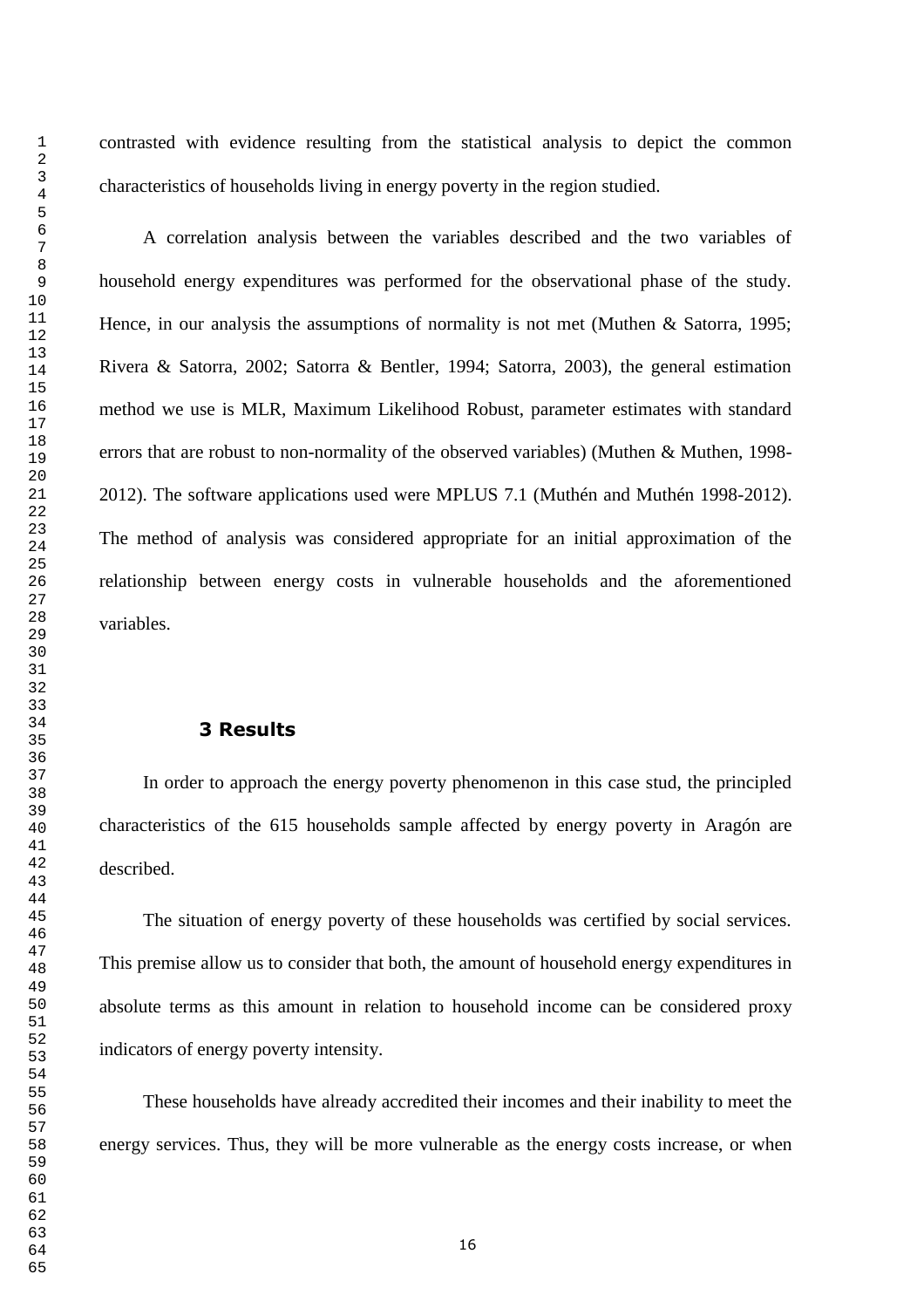the relationship between their energy costs and their incomes increase. In this context, the main associations between the characteristics of the sample and the energy intensity indicators were analysed.

The main results of the analysis can be seen in Table 4.

## *Table 4*

#### **Table 4. Main results. (Source: by authors)**

One of the obtained results is that the main cause of energy poverty in the households studied is their low income level (the income derived from work or other types of public funds or compensation, as well as that coming from cash transfers) and, in particular, the unemployment that affects the vast majority of respondents. In fact, in more than 70% of the homes, all members were unemployed at the time of the completion of the questionnaire.

In more than 50% of the cases, more than 4 people reside in the household, with children living in more than 75% of these residences. With regard to household income, over 79% of the households are at the threshold of earning less than 9,000 euro a year in 2014. The percentage of households belonging to Spanish citizens is noteworthy because the 45.2% of the surveyed households are foreigners (immigrant population

With regard to the type of electrical supply contract stipulated in each household, it should be noted that, in more than 50% of the cases, the respondents say they do not clearly differentiate the electricity contract type in detail. Main contracts considered in the questionnaire for the electricity: Voluntary Price for the Small Consumer (VPSC), "Free market" tariff and "Social Tariff". This indicates a general lack of knowledge and information on rates and the possible contracts available in the Spanish market. In addition,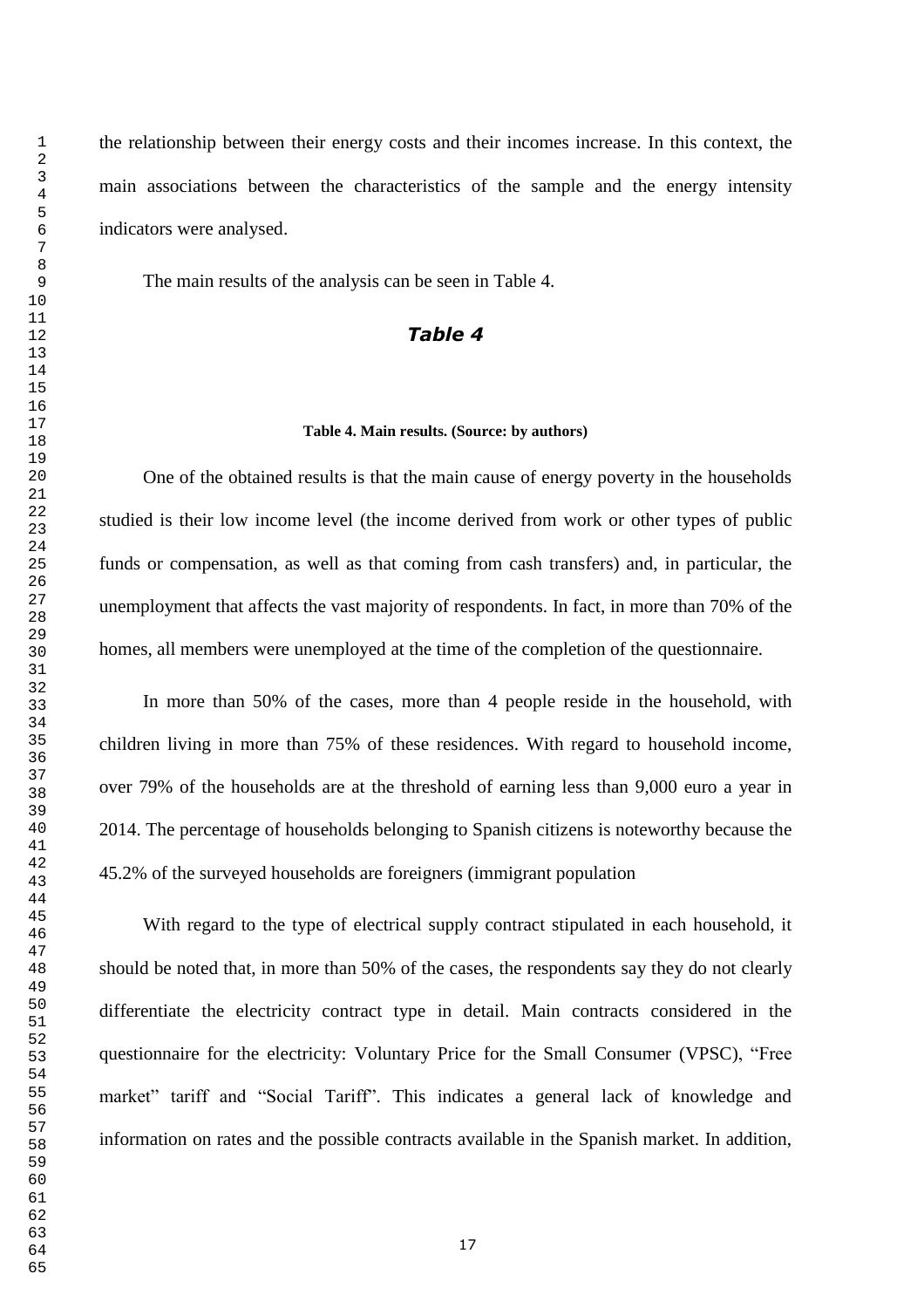it is noteworthy that most respondents do not know in detail the power usage rates for which they are under contract with the power companies.

In relation to building characteristics, most households are old houses of less than 90  $m<sup>2</sup>$  (51% were built prior to 1970, and 41% are smaller than 60 m<sup>2</sup>). The tenure status is predominantly rental (68.4%), and the households are located in blocks of flats (80%). With regard to living conditions, a self-reported variable indicates that than 44% of the respondents' households consider to have temperatures below  $18 \, \mathrm{C}^\circ$  in winters, and a similar percentage declares to have temperatures above  $28 \degree C^{\circ}$  at home in summers. To this end, more than 58% of households express dissatisfaction with these temperatures.

A study of the sample indicates that the impact of household energy supply costs (bills) and resident consumption habits do not represent a significant factor in the degree of the intensity of energy poverty in Aragon, except in specific cases.

In more than 80% of the analyzed cases, energy costs represent more than 10% of household income. This data was considered only for descriptive purposes because the energy poverty situation of households was certified by the social services. In this sense, it has to be taken into account that some households may actually be under-spending precisely because they are suffering energy poverty.

For a purely descriptive purpose, in general terms we can see how the total energy expenditure in the various provinces of the region are not equally distributed, with lower energy costs in the principal province (Zaragoza), where the largest city and the regional capital are located. The relationship with the residence location is negative when it is located in urban areas, and thus spending on energy resources is greater when the household is located in rural areas. In general terms, the households located in rural areas of the sample have greater incomes than the urban households. Finally, despite the fact that no significant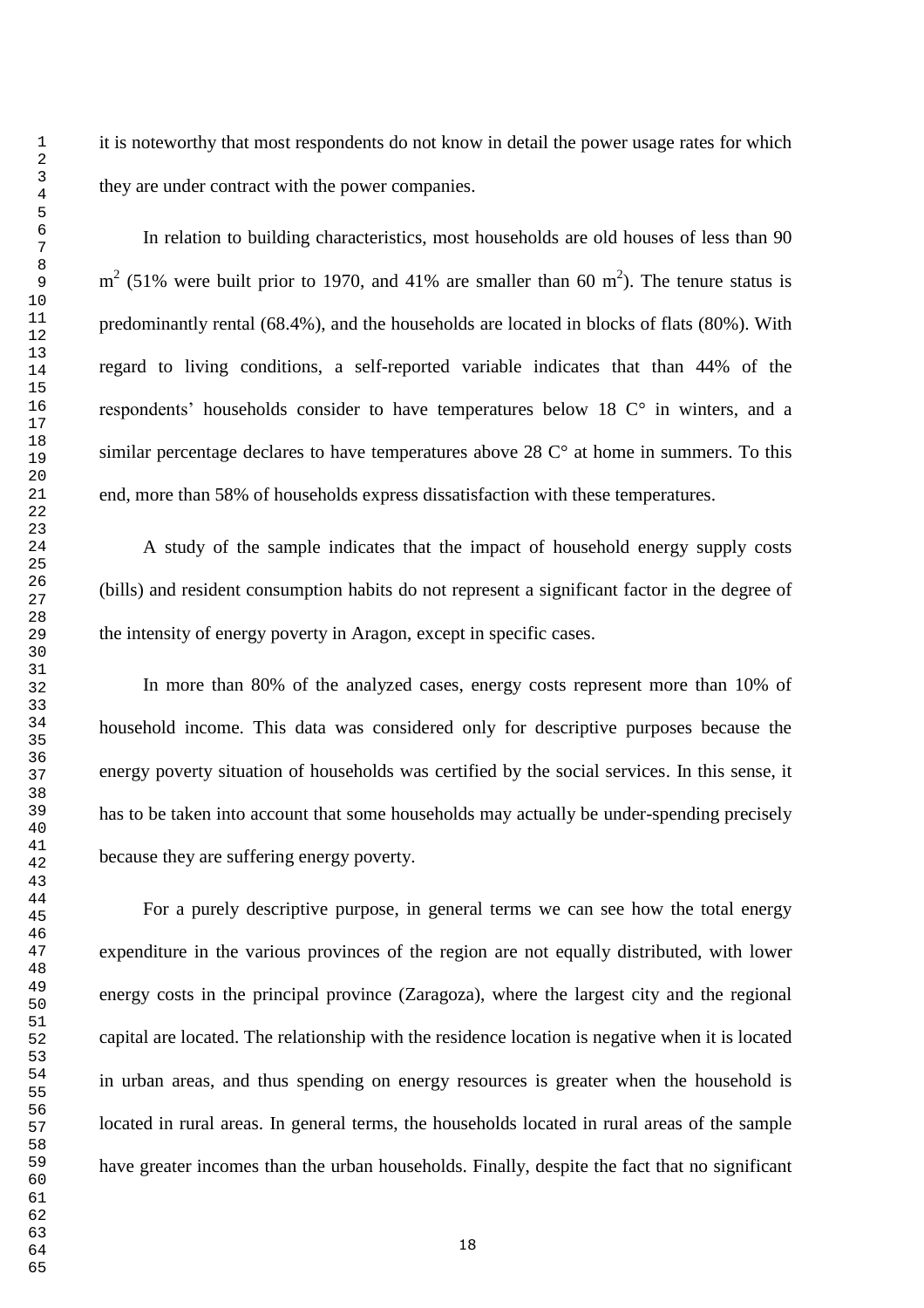relationship was found between the presence of children in the home and energy expenditures, as mere descriptive data, we can see that households with at least 1 child have less income.

It is demonstrated that the power supply contract under the social tariff programme (regulated rate reduced by 25% called "bono social") corresponds to a lower level of energy expenditure. Consequently, the easing of conditions to access this regulated tariff could be an advantage for those homes and a first step towards alleviating energy poverty in Spain. It is also demonstrated that city gas and oil heating systems entail greater energy costs, while butane cylinders and electric heating systems have lower costs. In short, homes located in rural areas are mostly owned by survey respondents, are larger than those located in urban areas, and have fewer facilities for heating and air conditioning systems (HVAC), which represents an increase in electrical expenditures. Nonetheless, they possess heating systems with alternative energy sources such as stoves and fireplaces, a point in favour when exploring at a local level for alternative sources of energy in the region.

At this point, it is noteworthy that the possible use of renewable sources, which are abundant in the region, was not analysed, primarily because almost all of the households studied are connected to the network and currently there is low penetration of solar thermal or photovoltaic equipment in homes with the aforementioned features where the survey respondents reside. In addition, the Spanish rules for renewables do not represent an affordable framework for these solutions and premium tariffs for micro-generation or small scale renewable heat have not been promoted to help the fuel poor.

With regard to types of social aid, it was possible to confirm that households receiving more support spend less in the energy bills, and thus, users of this type of social services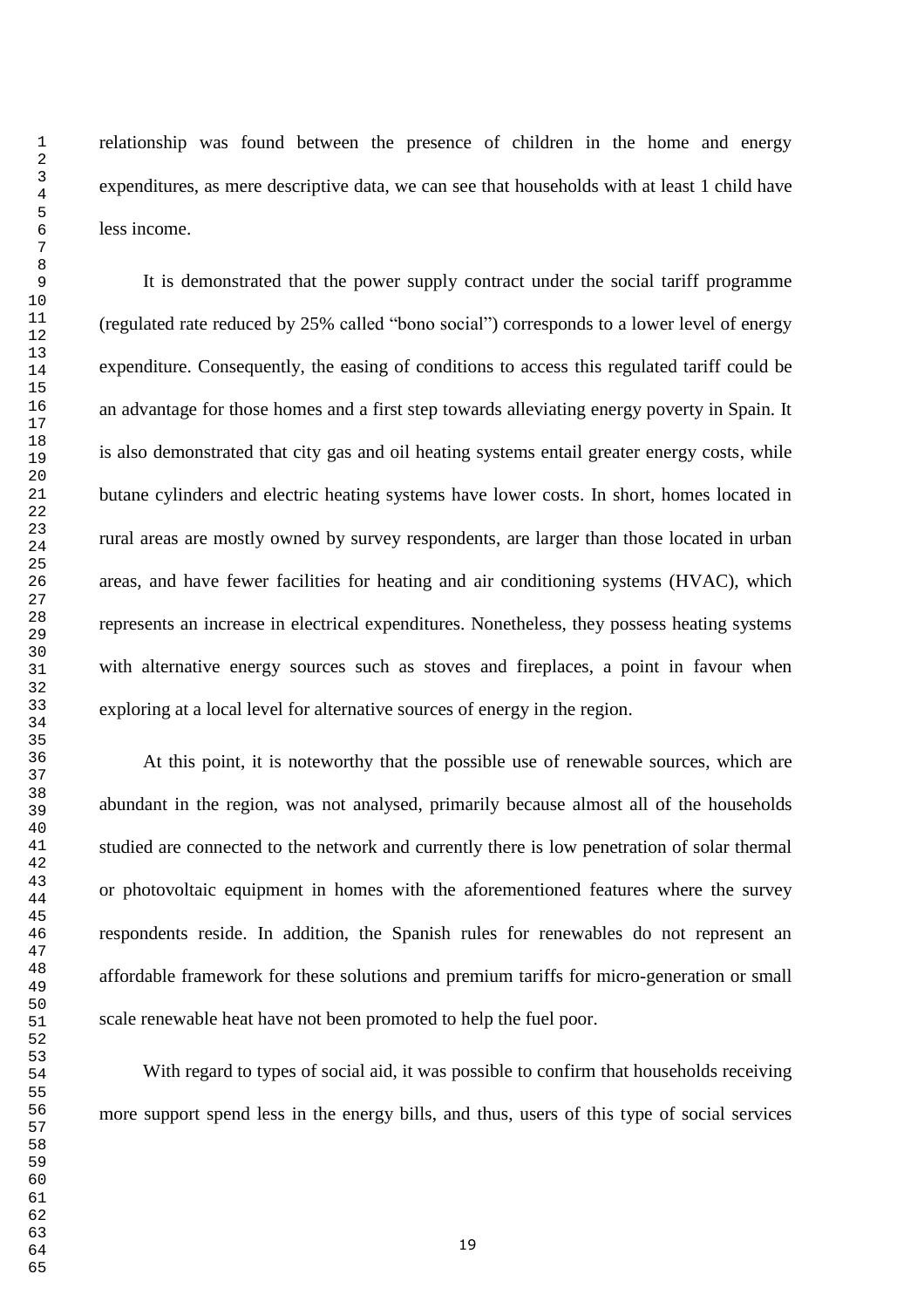might generally control spending more carefully, probably because of its situation of urgent necessity and the indirect control of social services.

It may be proposed, then, that there is an increased and more pressing intensity of the energy poverty phenomenon in those homes located in urban areas, where building features and available facilities, such as home appliances, have a negative impact that limits the use of alternative energy sources and possible preventive measures in terms of refurbishing their residences because they are mostly block flats and rental units because the majority of urban houses are not equipped with fireplaces and they cannot use other fuels such as biomass.

## **4. Discussion**

In the region analysed as study case, there was an increase in the degree of attention paid to energy poverty during the recent years by the regional institutions, as well as by society and the media. This was principally due to the notable increase in emergency aid for energy requested by families that in 2014 increased by 90% compared to the previous year. These aids have been generally linked to housing (mainly under the Art. 47 of Spanish Constitution), without detriment to the fact that this phenomenon has to be dealt with as an index of relative poverty within the relevant problem related to absolute poverty.

At present, these subsidies received or requested by the homes affected by energy poverty in the region are different in number and magnitude and they depend on the county or the municipalities. Public administration and private entities (NGOs) that also work in these households do not have common aid criteria. Furthermore, these criteria do not correspond to the poverty rate for each household but instead to local regulations and budget availability. Additionally, there are differences in the provision of services that are ultimately unrelated to the needs associated with the level of energy poverty in the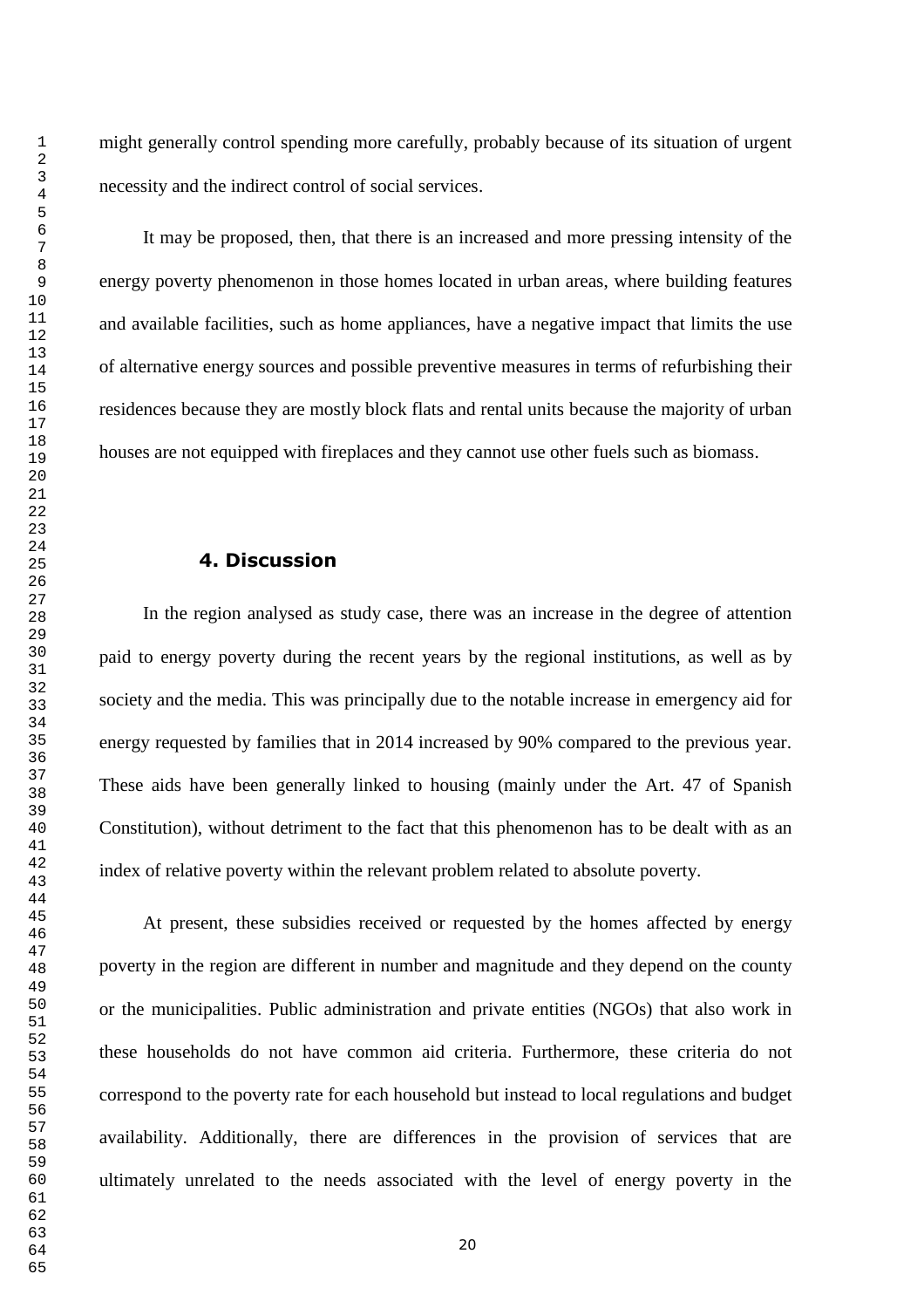i.

household or the gravity of the situation. Thus, an urgent need to unify the criteria for allocating the subsidies in the whole region was pointed out as result of this study.

Despite their heterogeneity, the emergency measures implemented in the Region to date can be considered adequate to provisionally alleviate the problem of energy poverty. However, experts interviewed during the qualitative analysis stressed that these are measures which, as the name suggests, have to be used only for urgent and unexpected situations, during a short period. Specific planning at regional level seems to be necessary in this regard to prevent household needs growing uncontrollably. The measures are justified by their urgency but if they are used indefinitely could cause an increase in the problem instead of promoting its prevention.

In this context, potential measures to be taken in the region in order to address principal needs pointed out by the study were analysed: a) to elaborate specific regional policy measures, especially concerning energy efficiency and the emergency measures management; b) to avoid electricity disconnections in the energy poverty households; c) to propose amendments to the regional or national legislation. Principal proposals regarding this subject are summarized in the following paragraphs.

As a first step, the development of administrative powers of the Regional Government in areas such as consumer, energy and social services were also analysed. In Spain, regions could regulate the protection of energy consumers and, in particular, those in energy poverty<sup>3</sup>. In this point the possibility to regulate the electricity as an essential service could

<sup>&</sup>lt;sup>3</sup> By amending regional Law 16/2006 of 28 of December on the Protection and Defense of Consumers and Users of Aragon and article 5 of Law 16/2006, about consumers that can be protected (paragraph f refers to vulnerable consumers so it could be applied to households in energy poverty).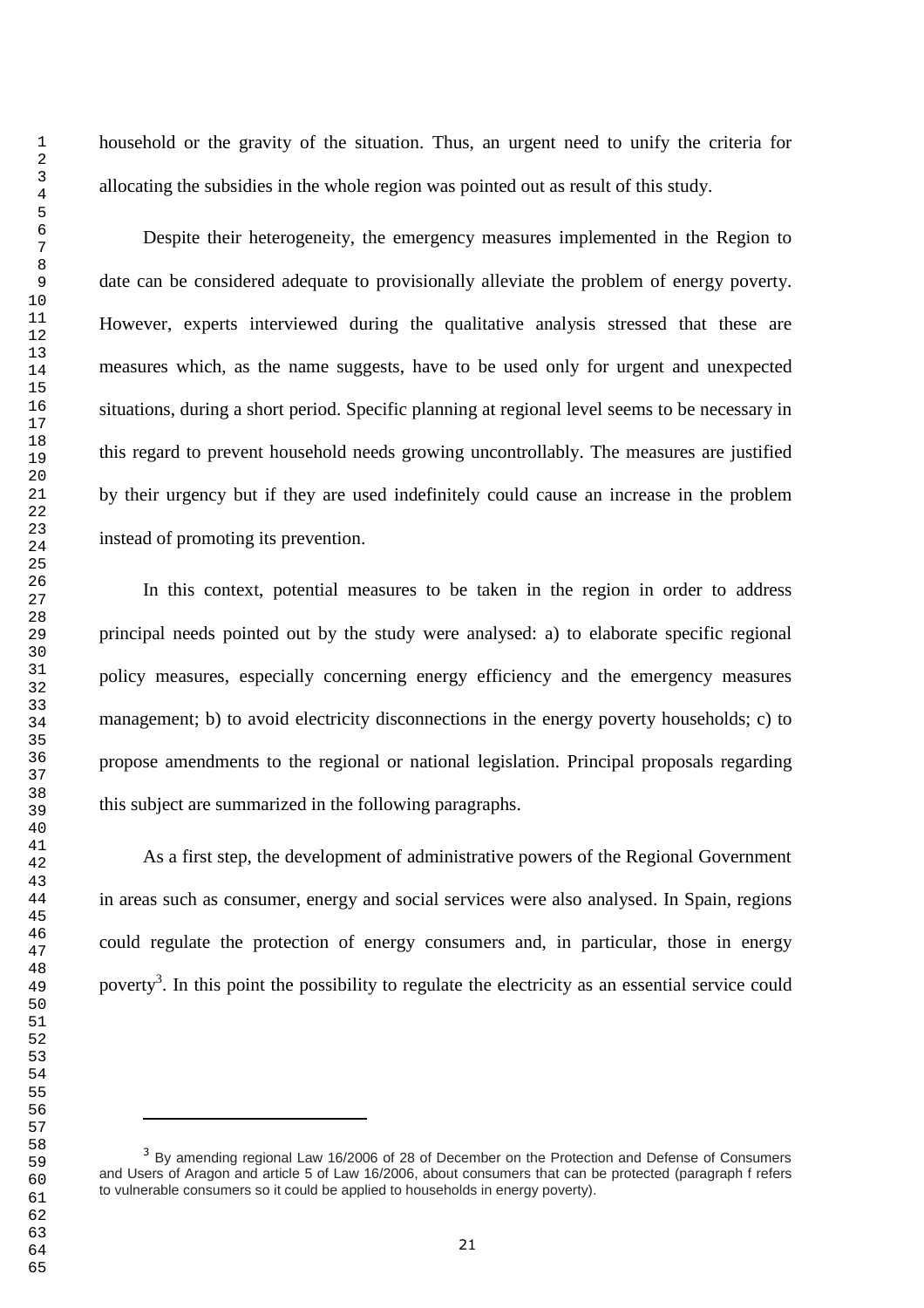i.

be considered in those household affected by energy poverty, particularly where elderly and children resided, in order to avoid electricity disconnections<sup>4</sup>.

This analysis led to the conclusion that an interdepartmental group of experts would have to be constituted in relation to prevent regional energy poverty to propose as well specific solutions for those affected households. The accreditation by social services of households affected by energy poverty respond to this need in most cases, despite the fact that it could prove restrictive in some cases by excluding a number of households that suffer the consequences of the problem that are not recipients and/or applicants for social aid.

By conducting the field work in close collaboration with both regional social services and active NGOs in this area, it was possible to measure the extent of the phenomenon of accredited energy poverty and to observe some of the determinants in homes at the regional level. In fact, the accreditation of energy poverty makes it possible to define the intensity of the problem at a regional level, to locate households in need according to their characteristics and to plan public and private interventions.

The public grants aimed at energy refurbishment of buildings available at regional level were also discussed given the results obtained in the empirical phase. The grants offered by the Regional government yearly would have to be amended in order to apply them to specific situation of houses under energy poverty. At present their purpose is in fact raised to reduce energy consumption and improve thermal conditions of the buildings under parameters required by regulation. This means a private investment and high energy saving performance. Thus, these conditions preclude its usefulness for houses affected by energy poverty because they cannot contribute to the investments and they have reduced energy consumptions.

 $<sup>4</sup>$  This could be achieved amending Law 16/2006 and applying article 89 of RD 1955/2000.</sup>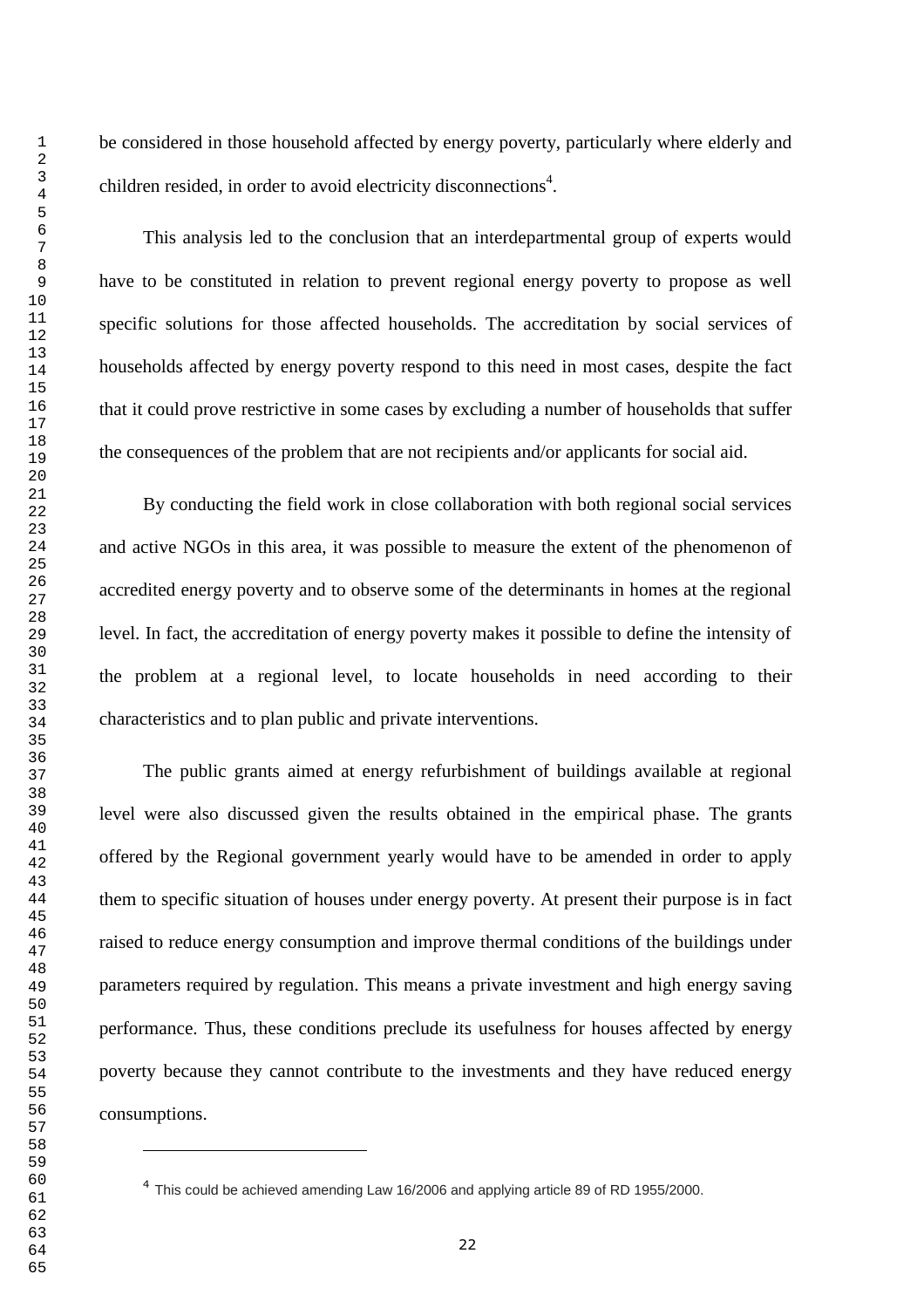Another question pointed out through the empirical study was related to the coordination of the different public urgent aids offered by social services and other monetary donatives delivered by non-profit entities. It definitively required of the implementation of a coordinated track of the households receptors. In this sense, the need to harmonize protocols for specific data collection related to energy poverty at regional level was pointed out as one of the commitment of the Region in the short term.

A lower level of energy expenditure in households with social tariffs was detected in the analysed sample. It led to the conclusion that easing the conditions of access to electricity social tariffs is needed in Spain. It is noteworthy that in some cases the owners are the electricity contracts holders rather than tenants, making it impossible to demand social tariffs in those households affected by energy poverty where it is impossible to adequately manage the bills.

In order to avoid electricity disconnection, the solution adopted in another Spanish region, Catalonia, was taken into consideration where it is illegal to disconnect the power during the cold winter months in these households (Síndic de Greuges de Catalunya 2013). In Aragón, this option was rejected. As an alternative solution, several agreements were signed between local authorities and electricity utilities in order to avoid disconnections of those households" receiving emergency aid for energy.

When analysing a regional plan for energy poverty in the midterm, a specific training action for social services was proposed as one of the potential solutions to promote the implementation of the low-cost measures for these households. The training action would be focused on the information needs about electricity tariff, contracts and potential savings related to energy consumption and bills.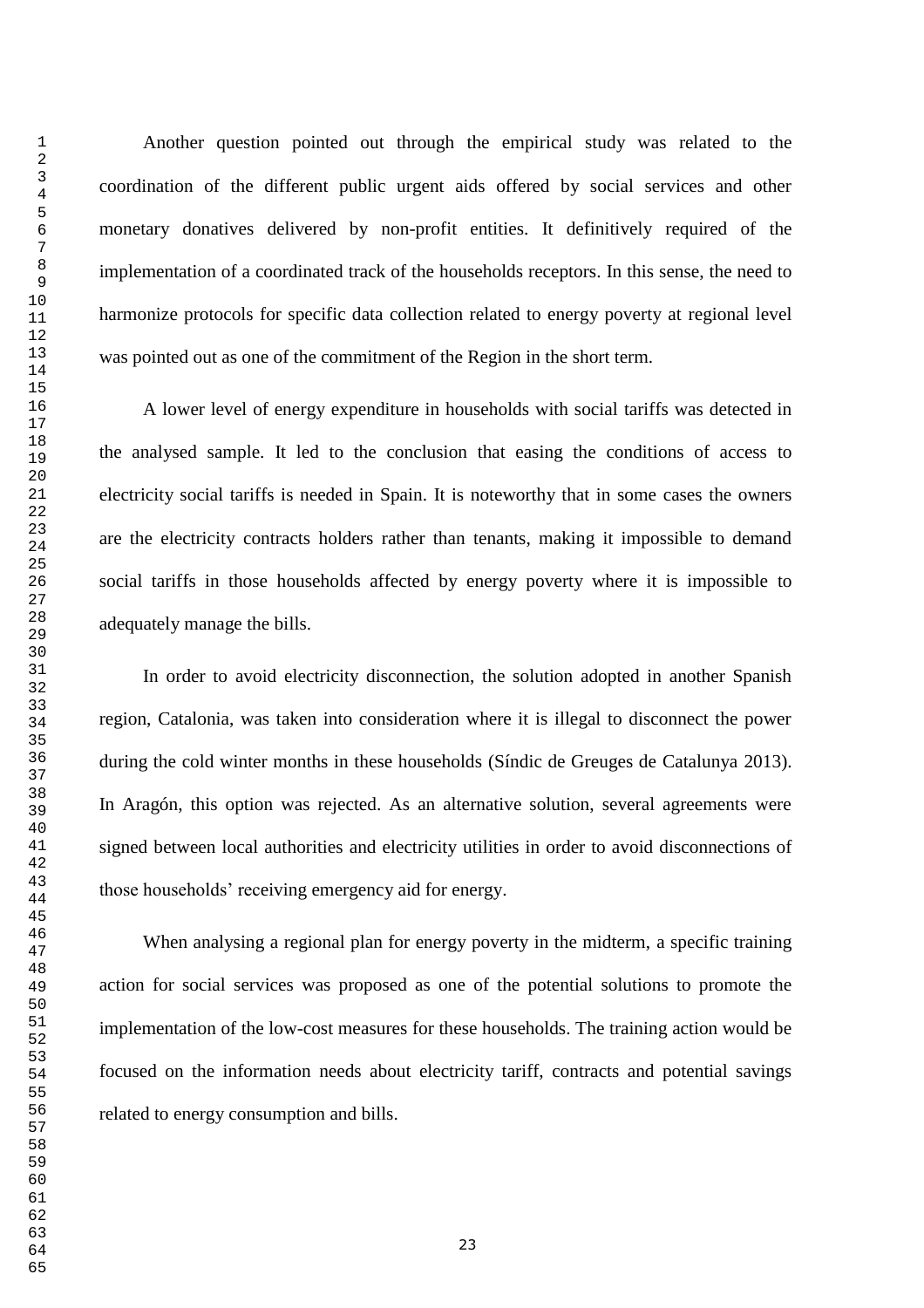Spain has not been excluded from the energy poverty phenomenon and various national institutions have taken steps mainly to assess the problem at the local, regional, and national level and define which actions ought to be taken and measures adopted. In this country, a sphere of powers allows regions (called "Autonomous Communities") to regulate specific measures related to energy poverty through the establishment of regional policies<sup>5</sup>. Exclusive administrative powers in the field of consumption, training and education or the regulation of authorizations for energy facilities and energy planning at regional level correspond to the regions (called "Autonomous Communities"). Social action, including the management, organization and development of a public system of social services, is regulated under the jurisdiction of shared competencies as well.

Indeed, the development of regional strategies in the energy field intended to restrict the exclusion of homes affected by energy poverty is deeply impacted today by the multilevel governance aspects and the limitations in the public budget available for this problem.

In this context, this study has sought to achieve a first approximation of the characteristics that lead to energy poverty in a Spanish region, Aragón, where the public energy poverty strategy occur is affected by 2 essential factors: a deep economic crisis and the fact that we are addressing a problem within a general framework of poverty.

The Regional Government of Aragon, within its powers, monitors at present the distribution and commercialization utilities concerning the customer's rights, paying special attention to the rights of vulnerable consumers. Thus, the agreements signed between

i.

Under the articles 140 and 149.1 of Spanish Constitution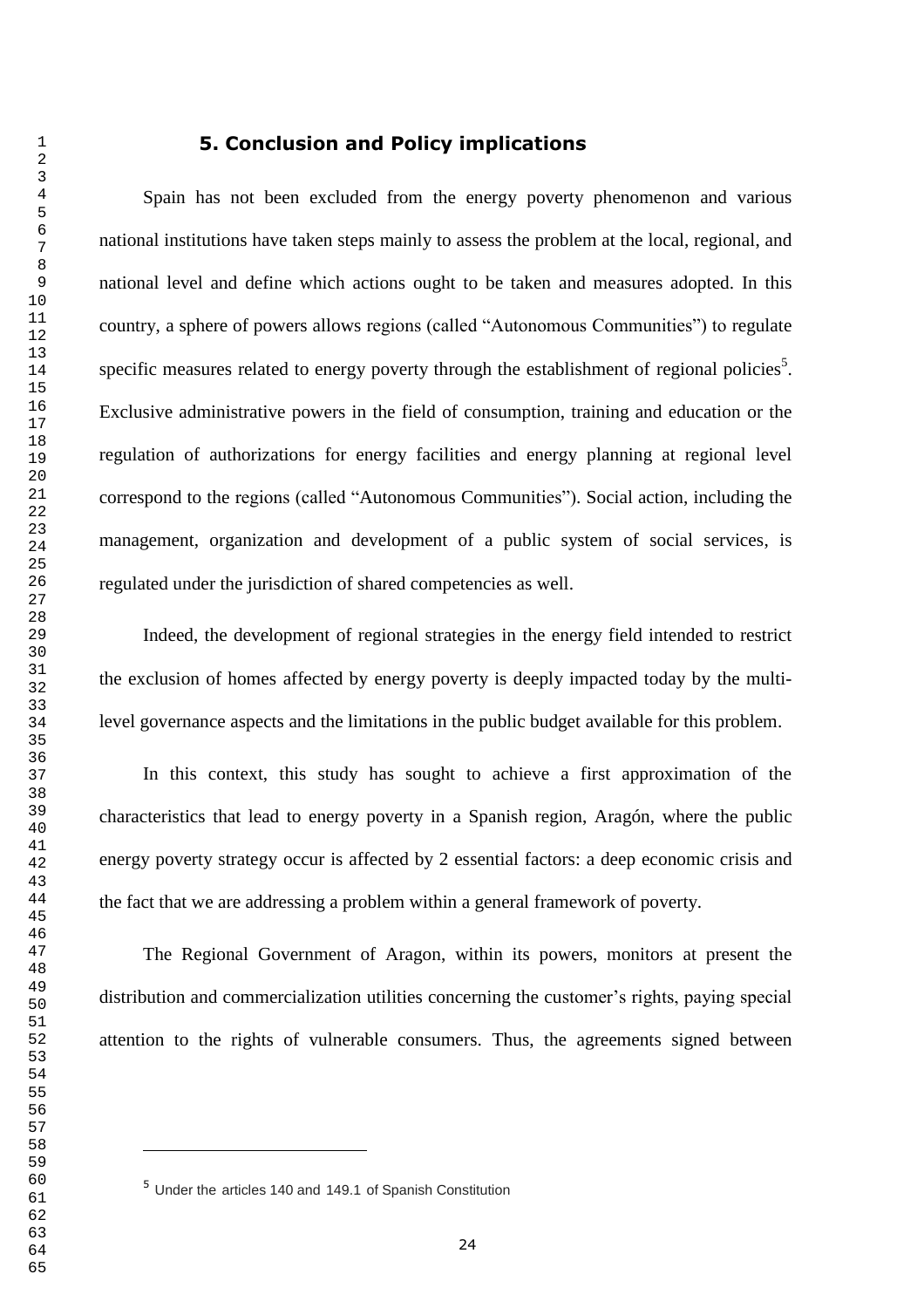utilities and local administrations in order to avoid disconnection in these households can be considered an adequate solution.

In any case, regions must identify the households that are the most vulnerable to the problem and their main features to take concrete steps which are preventive and/or palliative in nature, suitable for every type of home, and considered on the basis of the index of energy poverty. However, such aid is allotted according to stipulated amounts and local budget availability.

That is why it is necessary for the responsible authorities to have an understanding of the determining factors of the energy poverty and its intensity in each case to implement a series of specific measures.

The results obtained through the analysis can be applied to the decision-making of the regional government to implement palliative measures, while long-term preventive measures are not being adopted because they require higher budgetary allocation.

In this context, domestic consumers affected by energy poverty, in particular, those living on a limited income but with required energy expenditures, should benefit from special pricing schemes to avoid the negative impact of the crisis because these homes suffer the negative consequences of this phenomenon on a daily basis.

National practices of the member countries concerning vulnerable consumers under the EU Directives could affect the number of consumers living in energy poverty because the price of essential energy products only represents a percentage of the final bill; numerous taxes, levies, supports for diversification and energy security, etc., which depend on national energy policy, must be added.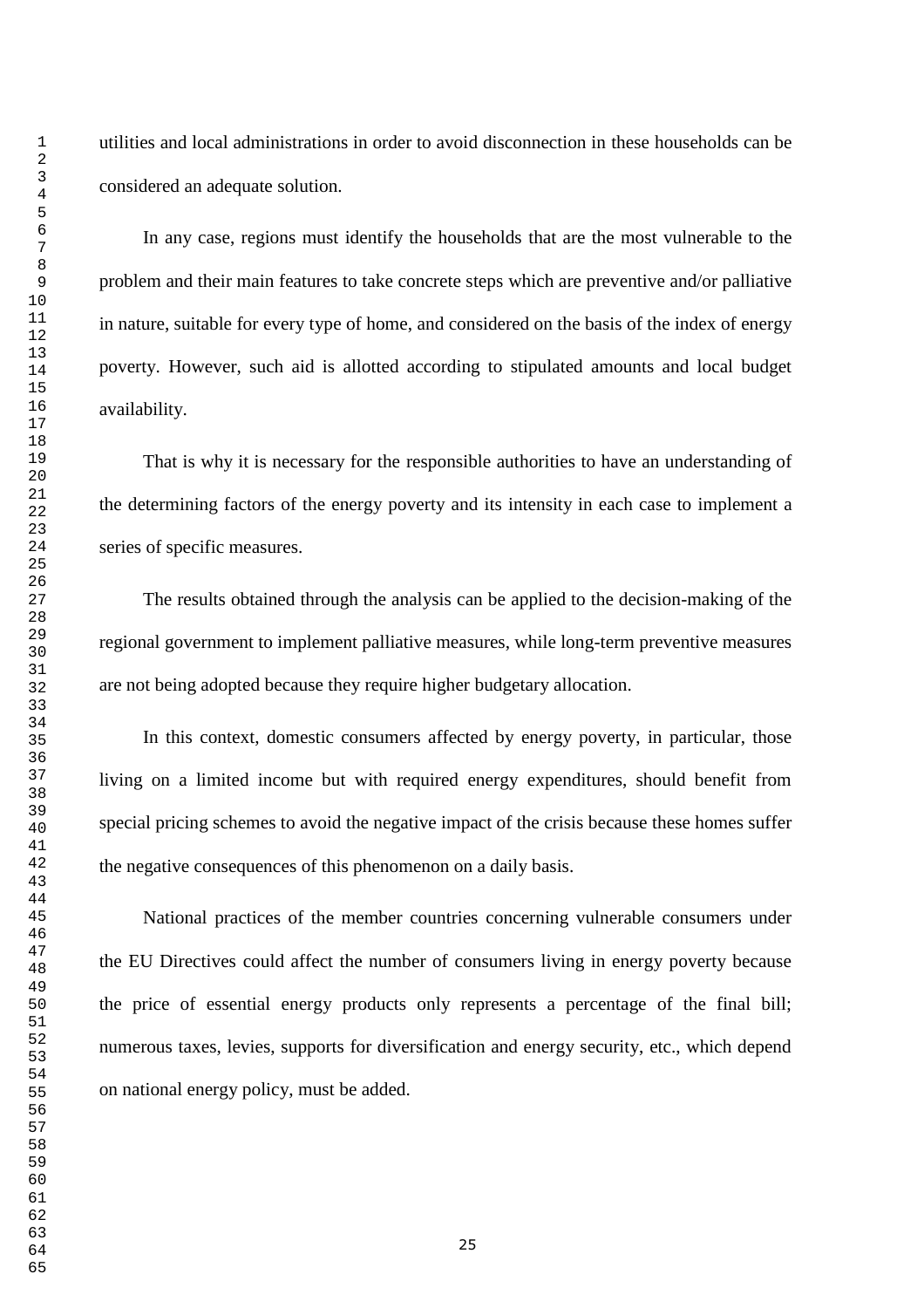Despite the limited powers of the Spanish regions in this field, there is still room for significant improvement on the part of the regional and local administrations regarding the prevention of electricity disconnections in these households.

Nevertheless, any proposals coming from the regional government led to the modification of national regulation in the energy field have no binding character. Regional proposals in this case were addressed to the regulatory changes concerning the application of specific inclusion of those people living in energy poverty, because they have to have access to this social tariff whatever the circumstances. A reduction of VAT (value added tax) and other tax rates for those consumers in energy poverty could be proposed as well.

Additionally, in relation to performance, regional institutions should provide transparent information to consumers and education, efficient control management, and specific local measures, among others, particularly in publicly owned housing, even if only in the local sphere.

For this reason, the main objectives of this work have been achieved through the development of a methodology for an observational quantitative analysis and the description of energy poverty in households through a regional case study.

It is important to note that this study is only a description of a state or moment in time in a Region, and cannot capture the dynamic interrelationships among the different factors. The use of more complex statistical techniques that enable the study of the type and the direction of the relationship between variables remains a future line of inquiry, especially because the methodology used in the present only allowed for studying linear relationships.

The limitations of the study in terms of geographic scope and the breadth of the variables tested can open new lines of future research aimed characterising and modelling the main determinants of the energy poverty index in European households and to establish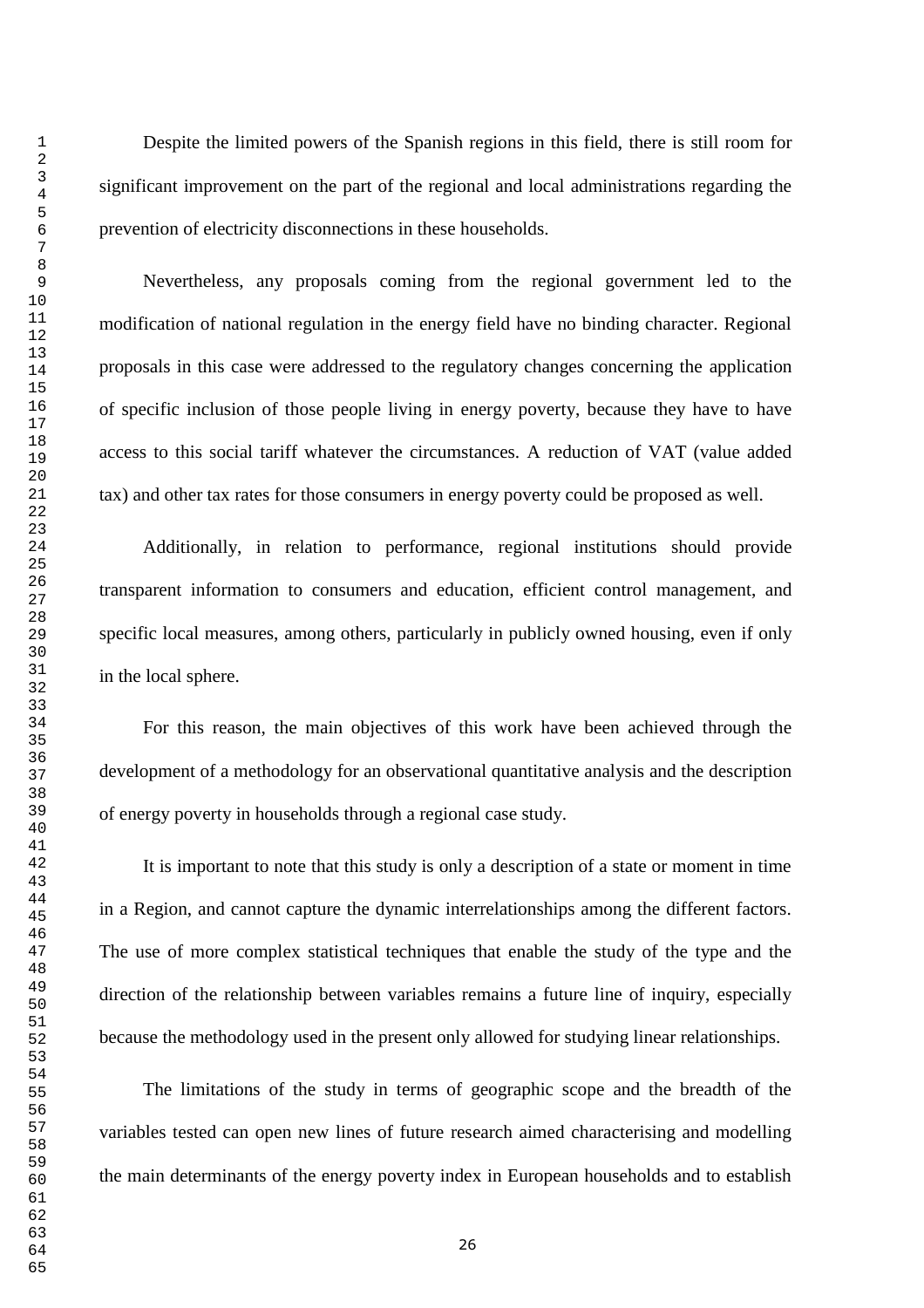correlations between these determinants and the palliative or preventive measures to be applied.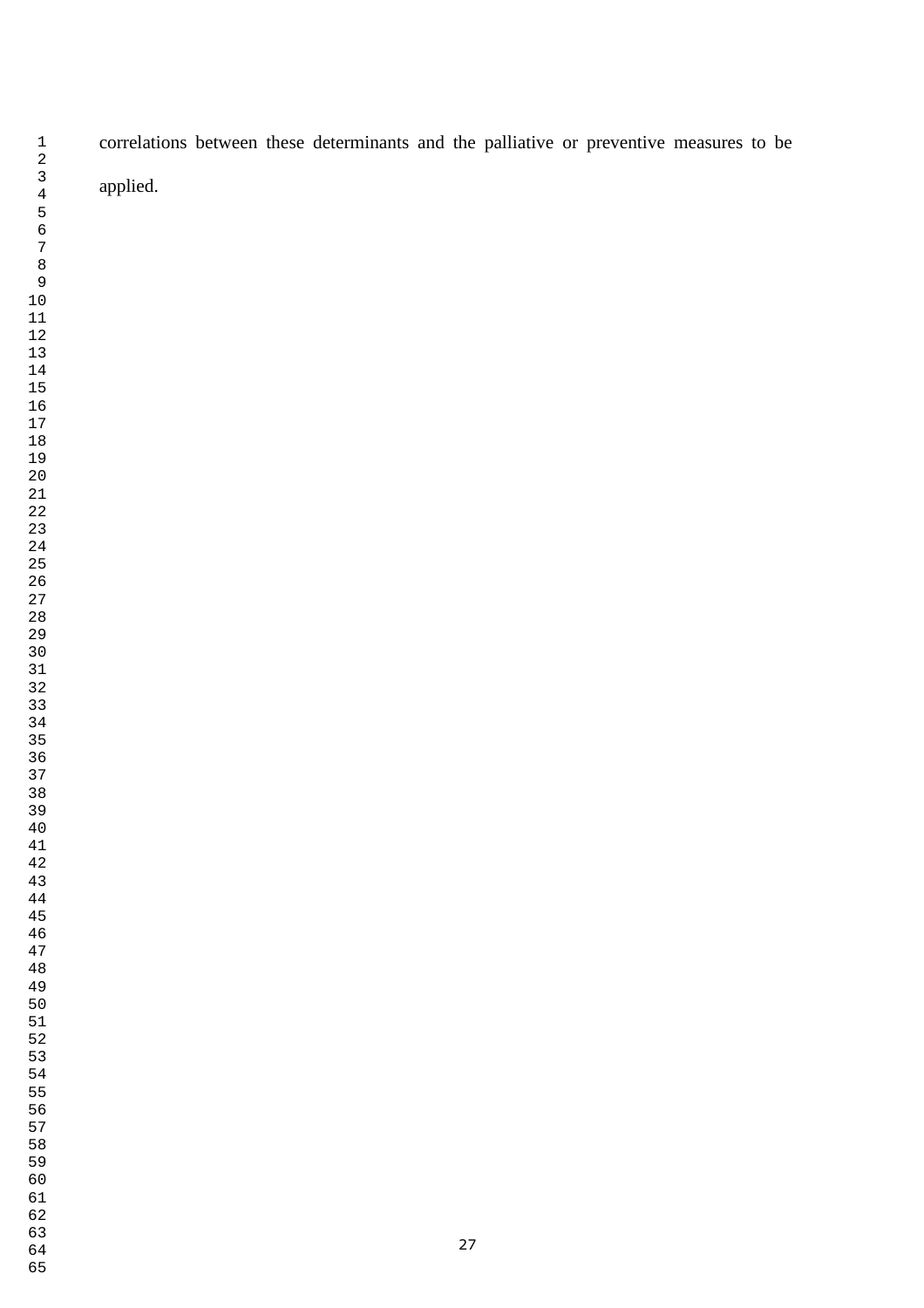This work has been possible thanks to funding from and the initiative of the Aragon Government - Department of Industry and Innovation - General Directorate for Energy and Mines. In particular, we would like to thank the Director General of Mines and Energy, Marina Sevilla Tello, and the Head of the Service of Energy Planning, Sergio Breto Asensio, for their collaboration and contributions to this study.

The field work for this study was conducted thanks to the active collaboration of the Social Services of the municipalities and counties of Aragon, the Diocesan Caritas and Spanish Red Cross staff, and the support provided by more than 100 Aragonese entities.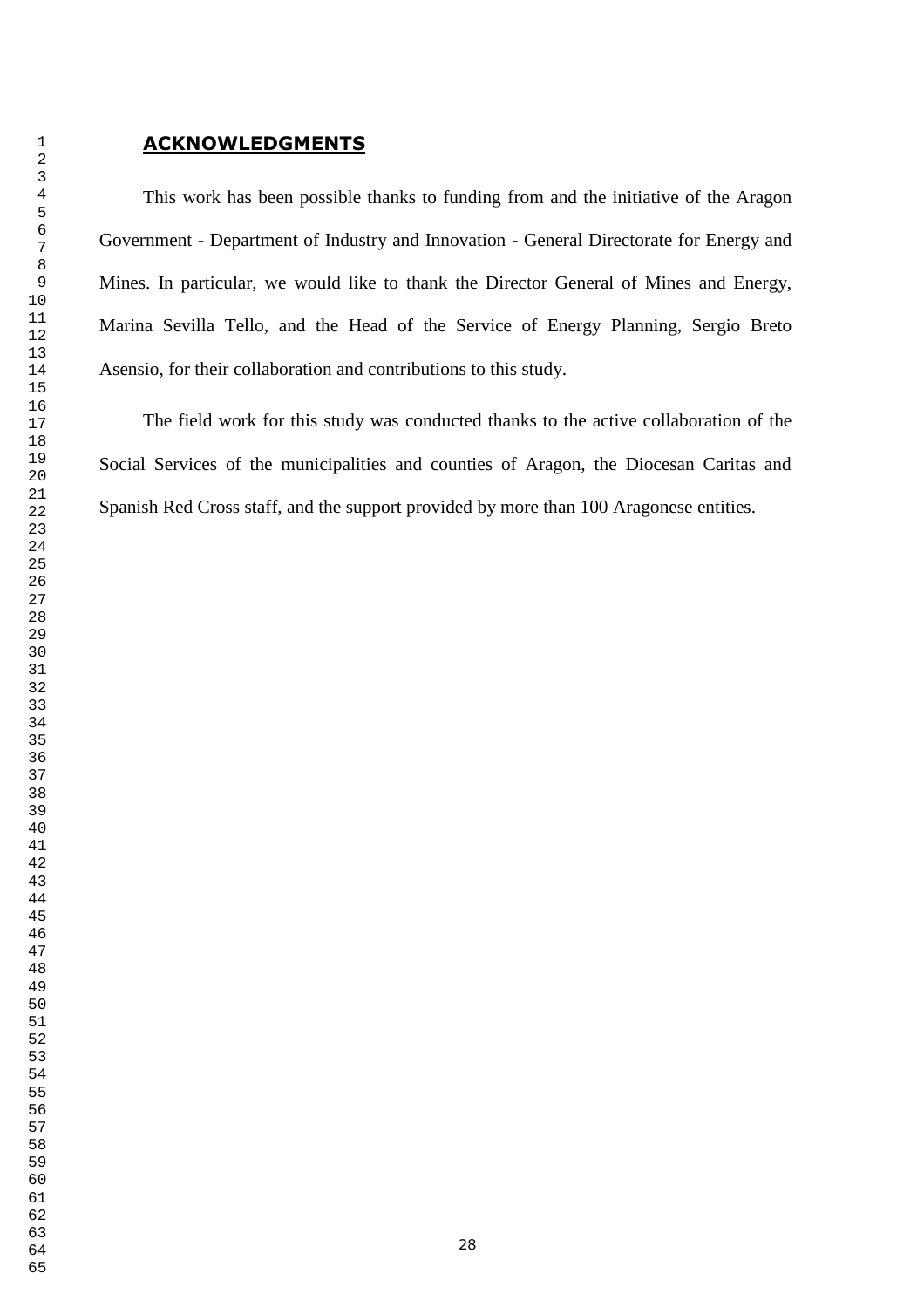## **References**

- Baker, W., Starling, G., Gordon, D., 2003. Predicting Fuel Poverty at the Local Level: Final Report on the Development of the Fuel Poverty Indicator. Centre for Sustainable Energy, Bristol.
- Bergasse, E., Paczynski, W., Dabrowski, M., Dewulf, L., 2013. The relationship between energy and economic and socio- economic development in the southern and eastern mediterranean. CASE-Center for Social and Economic Research on behalf of CASE Network EAN 9788371785818, 2013.
- BERR Department for Business Entreprise & Regulatory Reform. 2001. The UK Fuel Poverty Strategy. Government of United Kingdom. Department of Energy and Climate Change 2001.
- Blázquez, L., Boogen, N., Filippini, M., 2013. Residential electricity demand in Spain: New empirical evidence using aggregate data. Energy Economics 36 ,2013. 648–657
- Boardman, B., 1991. Fuel Poverty: From Cold Homes to Affordable Warmth. Belhaven Press, London.
- Boardman, B. 2012. Fuel poverty synthesis: Lessons learnt, actions needed. Energy Policy 49 ,2012 . 143–148.
- Bouzarovski, S., 2012., Energy poverty policies in the EU: a critical perspective. Energy Policy, Volume 49, October 2012, Pages 76-82
- Bouzarovski, S., Petrova, S., Tirado-Herrero, S. (2014). From Fuel Poverty to Energy Vulnerability: The Importance of Services, Needs and Practices. SPRU Science Policy Research Unit. University of Sussex. Working Paper Series SWPS 2014-25. 2014 [https://www.sussex.ac.uk/webteam/gateway/file.php?name=2014-25-swps](https://www.sussex.ac.uk/webteam/gateway/file.php?name=2014-25-swps-bouzarovskipetrovatirado.pdf&site=25)[bouzarovskipetrovatirado.pdf&site=25.](https://www.sussex.ac.uk/webteam/gateway/file.php?name=2014-25-swps-bouzarovskipetrovatirado.pdf&site=25) Assessed in May 2015
- Brunner, K.M., Spitzer, M., Christanell, A., 2012. [Experiencing fuel poverty. Coping](http://www.sciencedirect.com/science/article/pii/S0301421511009748)  [strategies of low-income households in Vienna/Austria.](http://www.sciencedirect.com/science/article/pii/S0301421511009748) Energy Policy, 49 ,2012. 53-59
- CESE. Comité Económico y Social Europeo, 2013. Por una acción europea coordinada para prevenir y combatir la pobreza energética. Dictamen del CESE. TEN/516 Bruselas, 18 de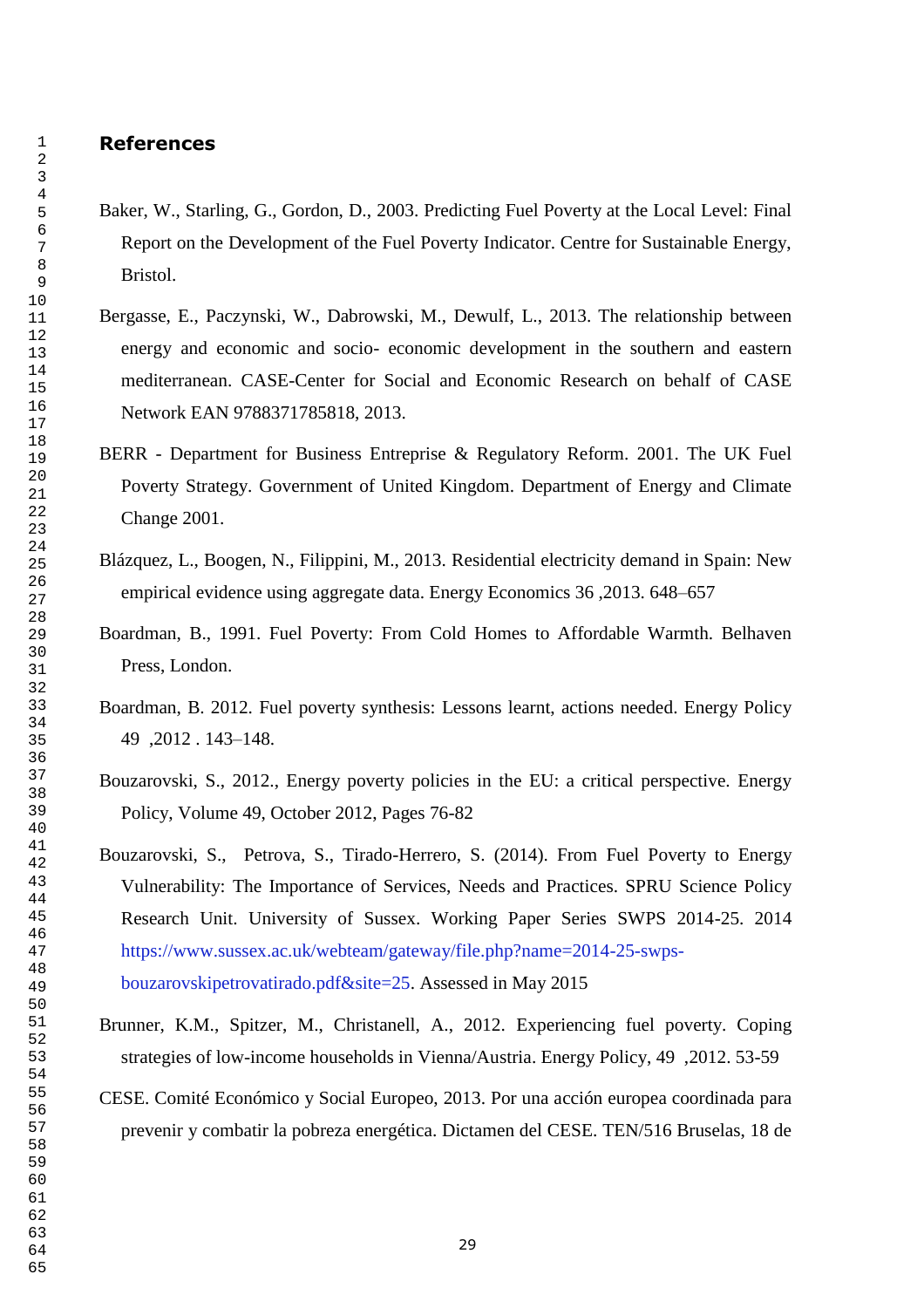septiembre de 2013. Disponible en [http://www.prefieres.es/images/articulos/Biblioteca-](http://www.prefieres.es/images/articulos/Biblioteca-38.pdf)[38.pdf](http://www.prefieres.es/images/articulos/Biblioteca-38.pdf) , (Assessed in September 2014 .)

- Chaudhuri, S & Ravallion, M., 1994. "How well do static welfare indicators identify the chronically por?" Journal of Public Economics. Vol 53 ,3 367-394. [http://ec.europa.eu/energy/gas\\_electricity/doc/forum\\_citizen\\_energy/20140106\\_vulnerabl](http://ec.europa.eu/energy/gas_electricity/doc/forum_citizen_energy/20140106_vulnerable_consumer_report.pdf) [e\\_consumer\\_report.pdf](http://ec.europa.eu/energy/gas_electricity/doc/forum_citizen_energy/20140106_vulnerable_consumer_report.pdf) . (Assessed in September 2014)
- Cormack, D., Friel, K., Grainger, S., Millen, D., Robinson, A., 2004 .Fuel Poverty in Scotland: Further Analysis of the Scottish House Condition Survey 2002. Communities Scotland and Scottish Executive, Edinburgh.
- Devaliere, I., 2010. Identification des processus de precarisation energetique des menages et analyse des modes d"intervention. CSTB. Paris.
- Espada-Nicolás., R., Casas Abajo, D., López Fernández, J.L., 2012. "Soluciones de rehabilitación energética. Oportunidad de desarrollo económico y empleo verde en Extremadura". Asociación de Ciencias Ambientales, ACA, Madrid.
- EU-SILC 2003. European Union Statistics on Income and Living Conditions 2003 http://epp.eurostat.ec.europa.eu/portal/page/portal/microdata/eu\_silc .
- Euroean Commission. (2013) Study on promoting multi-level governance in support of Europe 2020. Inception Report. Regional and Urban Policy. Luxembourg. European Union 2103.
- Fahmy, N., Gordon,D., Patsios, D. (2011). Predicting fuel poverty at a small-area level in England. Energy Policy 39 (2011) 4370–4377
- Grevisse, F. & Brynart, M., (2011). "Energy Poverty In Europe: Towards a more global understanding". European Council for an Energy Efficient Economy 2011 Summer Study. [http://proceedings.eceee.org/visabstrakt.php?event=1&doc=2-478-11,](http://proceedings.eceee.org/visabstrakt.php?event=1&doc=2-478-11) (Assessed in August 2014).
- Healy, J.D., Clinch J.P., (2002). Fuel poverty, thermal comfort and occupancy: results of a national household-survey in Ireland. Applied Energy 73, 2002 . 329–343
- Healy, J.D., Clinch J.P., (2002). Fuel poverty in Europe: a cross-country analysis using a new composite measurement. Environmental Studies Research Series. Working Papers. University College Dublin. ESRS 02/04 .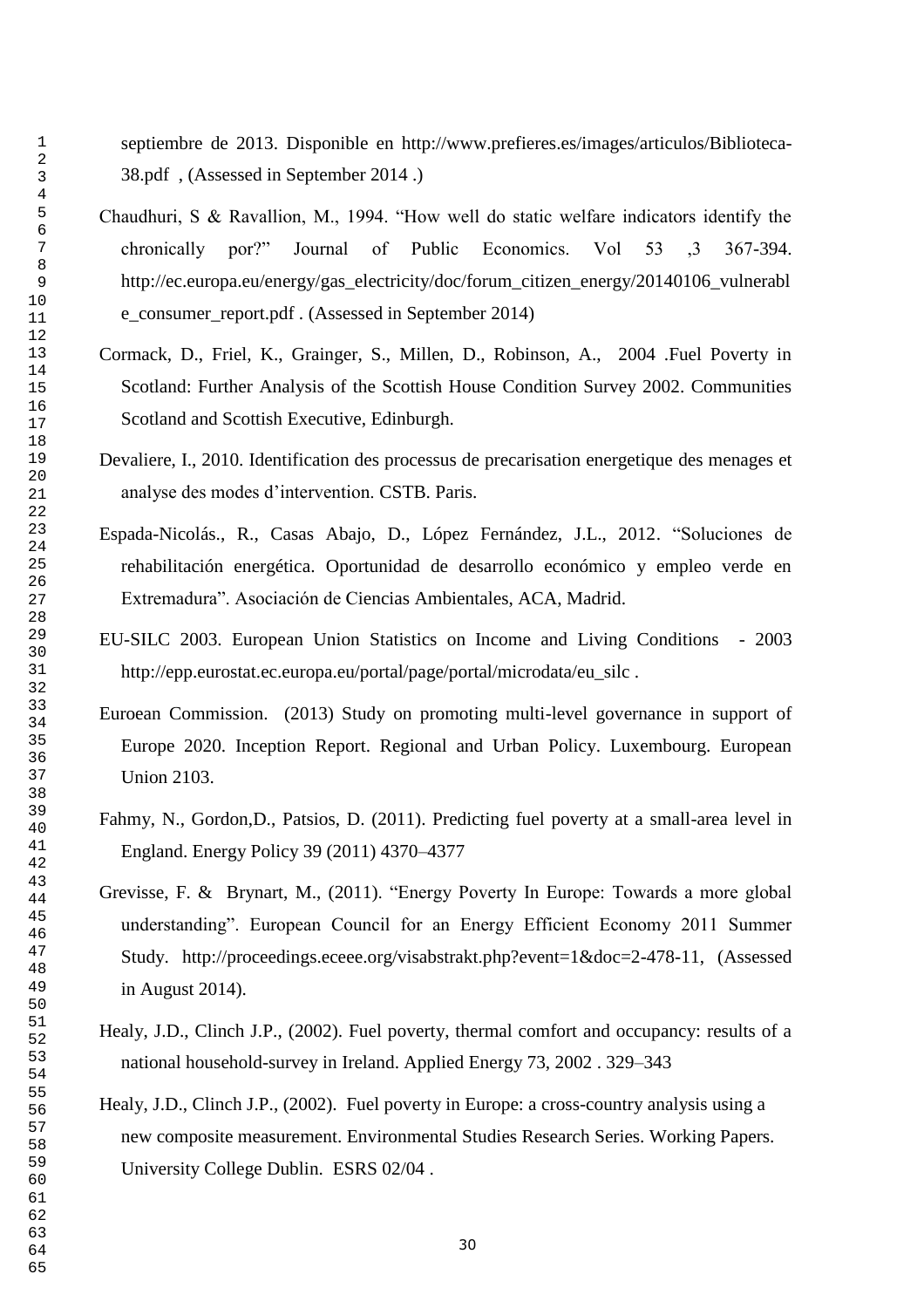<http://www.ucd.ie/gpep/research/archivedworkingpapers/2002/02-04.pdf>(Assessed in May 2015)

- Heindl, P. (2013) : Measuring fuel poverty: General considerations and application to German household data, ZEW Discussion Papers, No. 13-046
- Hills, J., 2012. Getting the measure of fuel poverty. Final Report of the Fuel Poverty Review., CASE report 72. Centre for Analysis of Social Exclusion. The London School of Economics and Political Science., London, UK.
- Howden-Chapman, P., Viggers, H., Chapman, R., O"Sullivan, K., Telfar Barnard, L., Lloyd, B., ,2012 .. [Tackling cold housing and fuel poverty in New Zealand: A review of](http://www.sciencedirect.com/science/article/pii/S0301421511007336)  [policies, research, and health impacts.](http://www.sciencedirect.com/science/article/pii/S0301421511007336) Energy Policy, Volume 49., 2012. 134-142
- IAEST. 2013. Instituto Aragonés de Estadística. Encuesta Condiciones de Vida. Años 2004 a  $2013.$

[http://www.aragon.es/DepartamentosOrganismosPublicos/Organismos/InstitutoAragones](http://www.aragon.es/DepartamentosOrganismosPublicos/Organismos/InstitutoAragonesEstadistica/pcaxis/ci.Aplicacion_axis_Encuesta_Condiciones_Vida_Definitivos.detalleDepartamento) [Estadistica/pcaxis/ci.Aplicacion\\_axis\\_Encuesta\\_Condiciones\\_Vida\\_Definitivos.detalleD](http://www.aragon.es/DepartamentosOrganismosPublicos/Organismos/InstitutoAragonesEstadistica/pcaxis/ci.Aplicacion_axis_Encuesta_Condiciones_Vida_Definitivos.detalleDepartamento) [epartamento](http://www.aragon.es/DepartamentosOrganismosPublicos/Organismos/InstitutoAragonesEstadistica/pcaxis/ci.Aplicacion_axis_Encuesta_Condiciones_Vida_Definitivos.detalleDepartamento)

- International Energy Agency. 2011. Energy for all. Financing access for the poor. [http://www.iea.org/papers/2011/weo2011\\_energy\\_for\\_all.pdf](http://www.iea.org/papers/2011/weo2011_energy_for_all.pdf) (Accessed in June 2014).
- Liddel, C., Morris, C., McKenziie S.J.P., & Rae, G., 2012. Measuring and monitoring fuel poverty in the UK: National and regional perspectives. Energy Policy. 49. 27-32.
- Li K, Lloyd B, Liang X-J & Wei Y-M. 2014. Energy poor or fuel poor: What are the differences?. Energy Policy, 68, p.p. 476-481.
- Mirza, B., Szirmai, A., 2010. Towards a New Measurement of Energy Poverty: A Cross-Community Analysis of Rural Pakistan. UNU-MERIT Working Paper Series 024, United Nations University, Maastricht Economic and social Research and Training Centre on Innovation and Technology.
- Moore, R. 2012. Definitions of fuel poverty: Implications for policy. Energy Poverty. 49. 19-26.
- Morrison, C., Shortt, N., 2008. Fuel poverty in Scotland: Refining spatial resolution in the Scottish Fuel Poverty Indicator using a GIS-based multiple risk index. Health & Place 14, 2008 . 702–717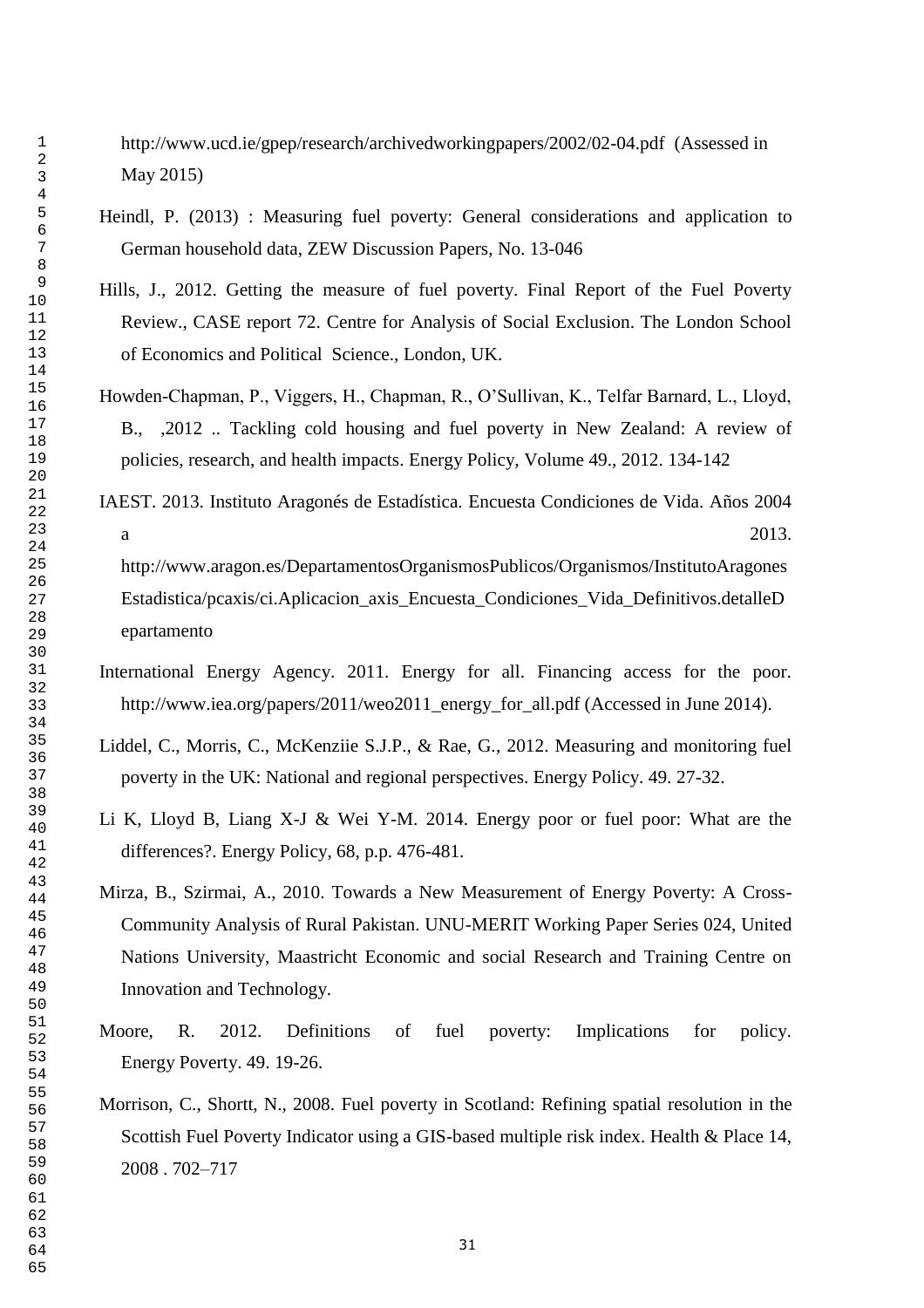- Muthén, L.K., and B.O. Muthén. 1998-2012. Mplus User's Guide. Fifth Edition. Los Angeles, CA: Muthén and Muthén.
- Muthen B.O. & Satorra, A. 1995. Complex sample data in structural equation modeling, Sociological Methodology, 25, 267-316.
- Nussbaumer, P., Bazilian, M., Modi, V., 2012. Measuring energy poverty: Focusing on what matters. Renewable and Sustainable Energy Reviews 16, 2012 . 231– 243
- Pachauri, S., Spreng, D., 2011. [Measuring and monitoring energy poverty.](http://www.sciencedirect.com/science/article/pii/S0301421511005313) Energy Policy, 39, 2011. 7497-7504
- Practical Action, 2013. "Poor people's energy outlook 2013. Energy for community services". Practical Action Publishing Ltd The Schumacher Centre. United Kingdom 2013. ISBN 978 1 78044 789 6 Ebook.<http://practicalaction.org/ppeo2013> (Assessed in August 2014).
- Rab,S., Howell, N., Dahlaw, K., 2011. The EU's Third Energy Package: Reforms Kick-In but Member State Implementation Lags Behind.Energy newsletter King&Spalding. August 2011. <http://www.kslaw.com/library/newsletters/EnergyNewsletter/2011/August/article1.html>, (Assessed in August 2014).
- Rivera, P. & Satorra, A. (2002). Analysing group differences: a comparison of SEM approaches, in Marcoulides, G. and Moustaki, I. (Eds.), Latent Variable and Latent Structure Models (86-.104), Lawrence Erlbaum Associates, Inc., Publishers, Mahwah, U.S,
- Roberts, S., 2008. Energy, equity and the future of the fuel por. Energy Policy 36, 2008. 4471–4474
- Rudge, J., 2001. Developing a methodology to evaluate the outcome of investment in affordable warmth. Report to the Eaga Charitable Trust, Keswick, ISBN 1 901616 05 3.
- Rudge, J., 2012. [Coal fires, fresh air and the hardy British: A historical view of domestic](http://www.sciencedirect.com/science/article/pii/S0301421511009621)  [energy efficiency and thermal comfort in Britain.](http://www.sciencedirect.com/science/article/pii/S0301421511009621) Energy Policy. Volume 49, Pages 6- 11.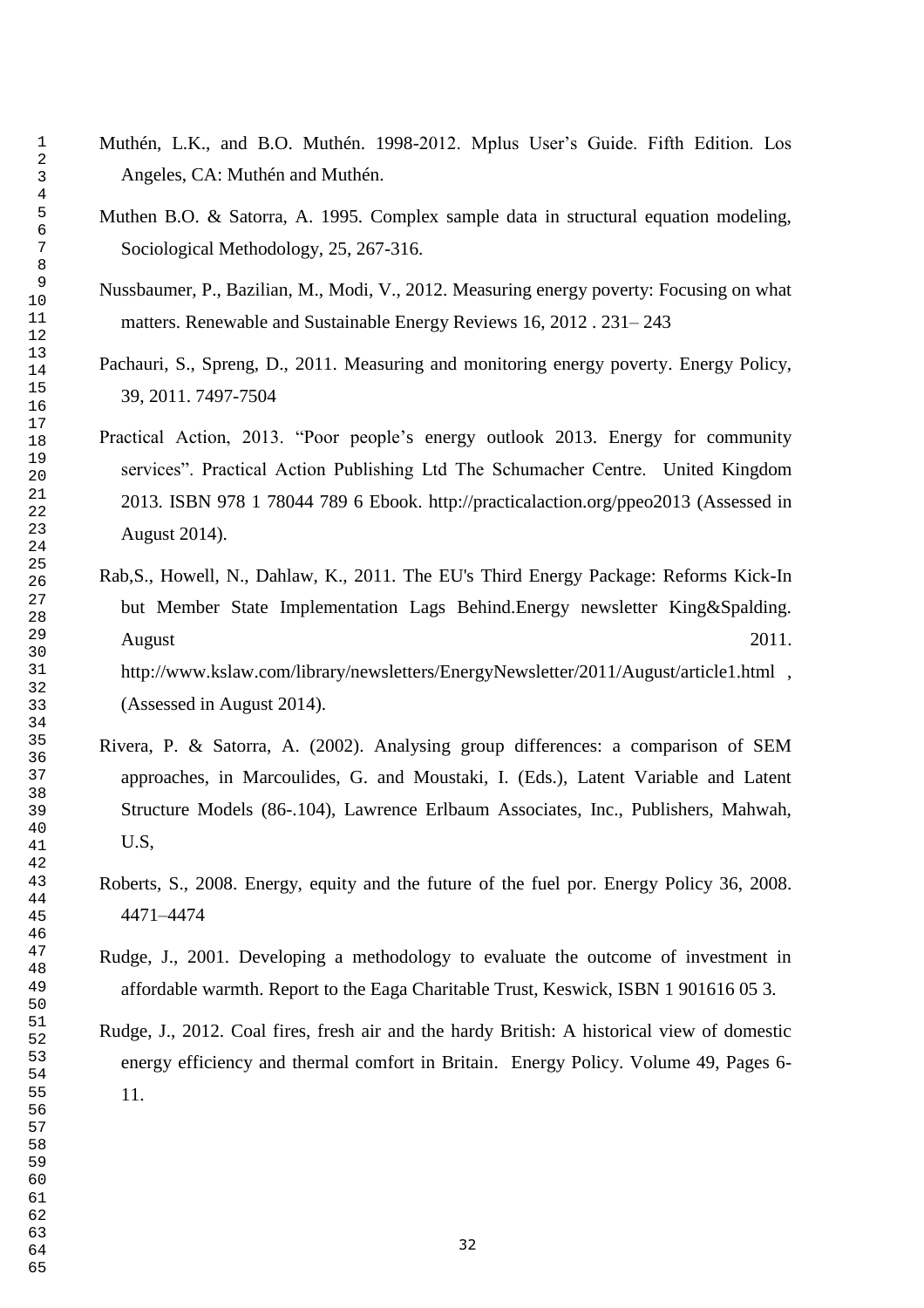- Satorra, A. (2003). Power of chi-square Goodness-of-fit test in structural equation models: the case of non-normal data (p. 57-68) en New Developments of Psychometrics. Tokyo: Springer Verlag.
- Satorra, A., & Bentler, P.M. (1994). Corrections to test statistics and Standard errors in covariance structure analysis. In A. von Eye & C.C. Clogg (Eds.): Latent variables analysis: Applications for developmental research (399-419). Thousand Oaks, CA: Sage.
- Santamouris, M., Paravantis, J.A., Founda, D., Kolokotsa, D., Michalakakou, G., Papadopoulos, G.M., 2012. Fuel poverty and the financial crisis: a household survey in Greece. [http://www.aivc.org/sites/default/files/50.1366923297.full\\_.pdf,](http://www.aivc.org/sites/default/files/50.1366923297.full_.pdf) (Assessed in September 2014).
- Síndic de Greuges de Catalunya, 2013. "Informe sobre la Pobreza Energética en Cataluña. Octubre 2013". [http://www.sindic.cat/site/unitFiles/3530/Informe%20pobreza%20energetica%20complet](http://www.sindic.cat/site/unitFiles/3530/Informe%20pobreza%20energetica%20completo.pdf)
- Sovacool, B.K., Cooper, C., Bazilian, M., Johnson, K., Zoppo, K., Clarke, S., Eidsness, J., Crafton, M., Velumail, T., Raz, H.A., 2012.What moves and works: Broadening the consideration of energy poverty. Energy Policy 42, 2012. 715–719
- Thomson, H., Snell, C., 2013. "Energy Poverty in the EU". The University of York. Department of social Policy and Social Work. 2013.
- [http://fuelpoverty.eu/wp-content/uploads/2013/06/Final-energy-poverty-policy-brief-EU-](http://fuelpoverty.eu/wp-content/uploads/2013/06/Final-energy-poverty-policy-brief-EU-Energy-Week-13.pdf)[Energy-Week-13.pdf](http://fuelpoverty.eu/wp-content/uploads/2013/06/Final-energy-poverty-policy-brief-EU-Energy-Week-13.pdf) (accessed in August 2014).
- Tirado-Herrero., S. López Fernández, J.L., Martín García, P., 2012. "Pobreza energética en España, Potencial de generación de empleo derivado de la rehabilitación energética de viviendas." Asociación de Ciencias Ambientales, ACA., Madrid.
- Tirado-Herrero., S., Jiménez Meneses, L., López Fernández, J.L., Martín García, J., 2014. "Pobreza energética en España. Análisis de tendencias." Asociación de Ciencias Ambientales, ACA, Madrid.
- Tirado-Herrero, S., Bouzarovski, S. (2014) Energy Transitions and Regional Inequalities in Energy Poverty Trends: Exploring the EU Energy Divide (December 11, 2014). USAEE

[o.pdf,](http://www.sindic.cat/site/unitFiles/3530/Informe%20pobreza%20energetica%20completo.pdf) assessed May 2014 .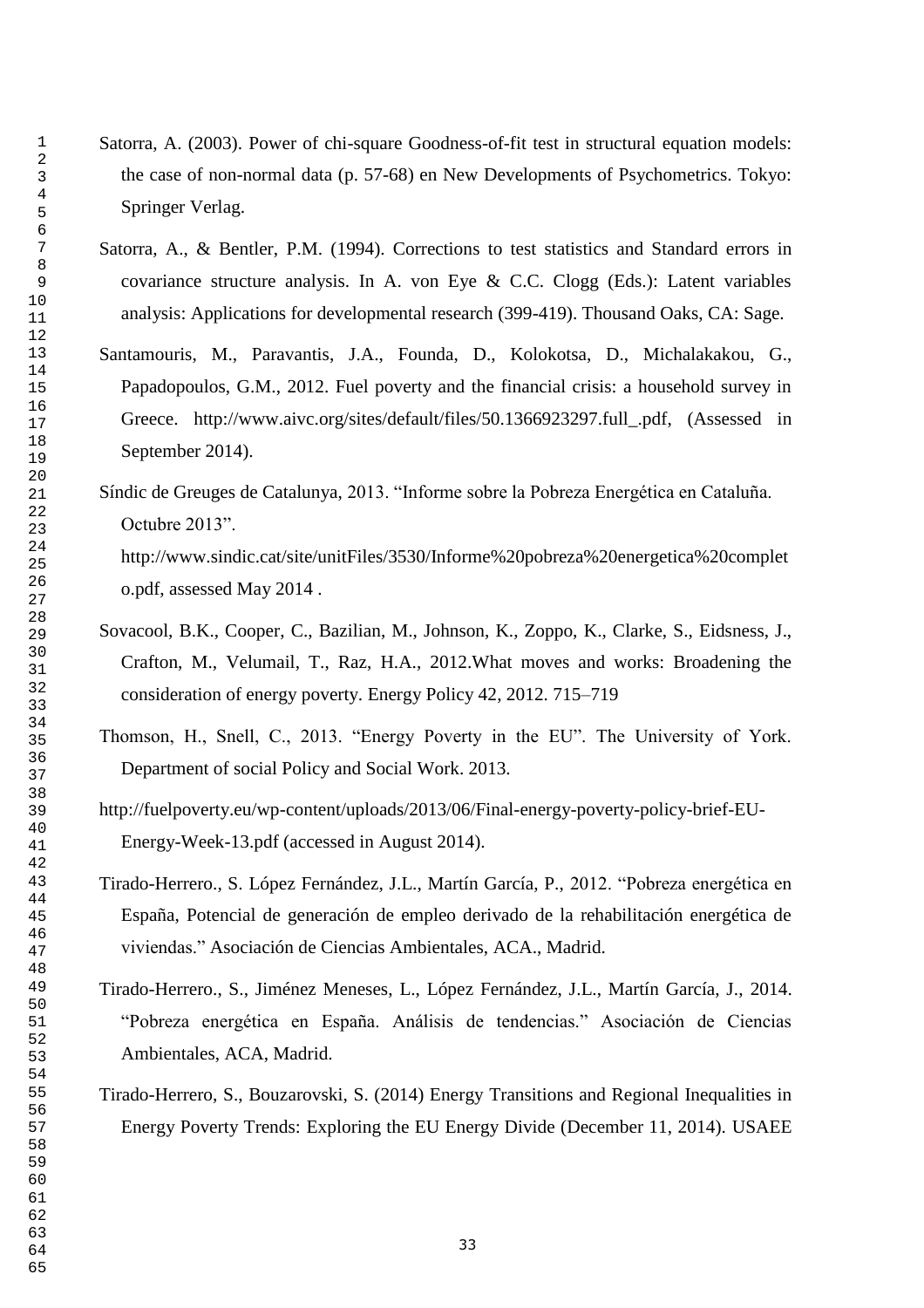Working Paper No. 14-193. Available at SSRN: <http://ssrn.com/abstract=2537067> or <http://dx.doi.org/10.2139/ssrn.2537067>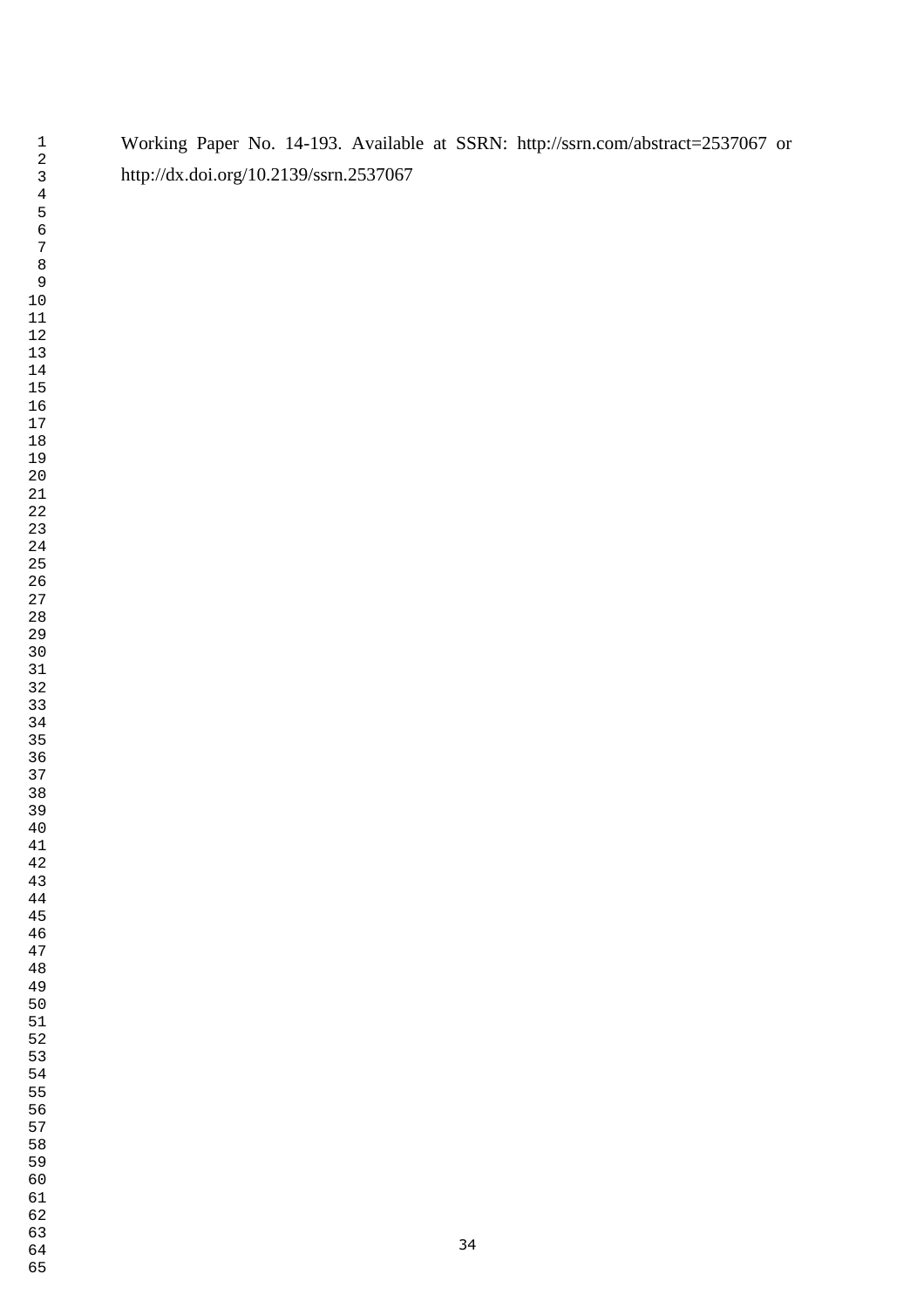# Table 1

|                            | 2011 | 2012<br>ZUIZ | 2013 | 2014 | 2015<br>$\circ$ otimoto |
|----------------------------|------|--------------|------|------|-------------------------|
| Total number of households | 542  | 740<br>ιU    | 1301 | 2471 | 3088                    |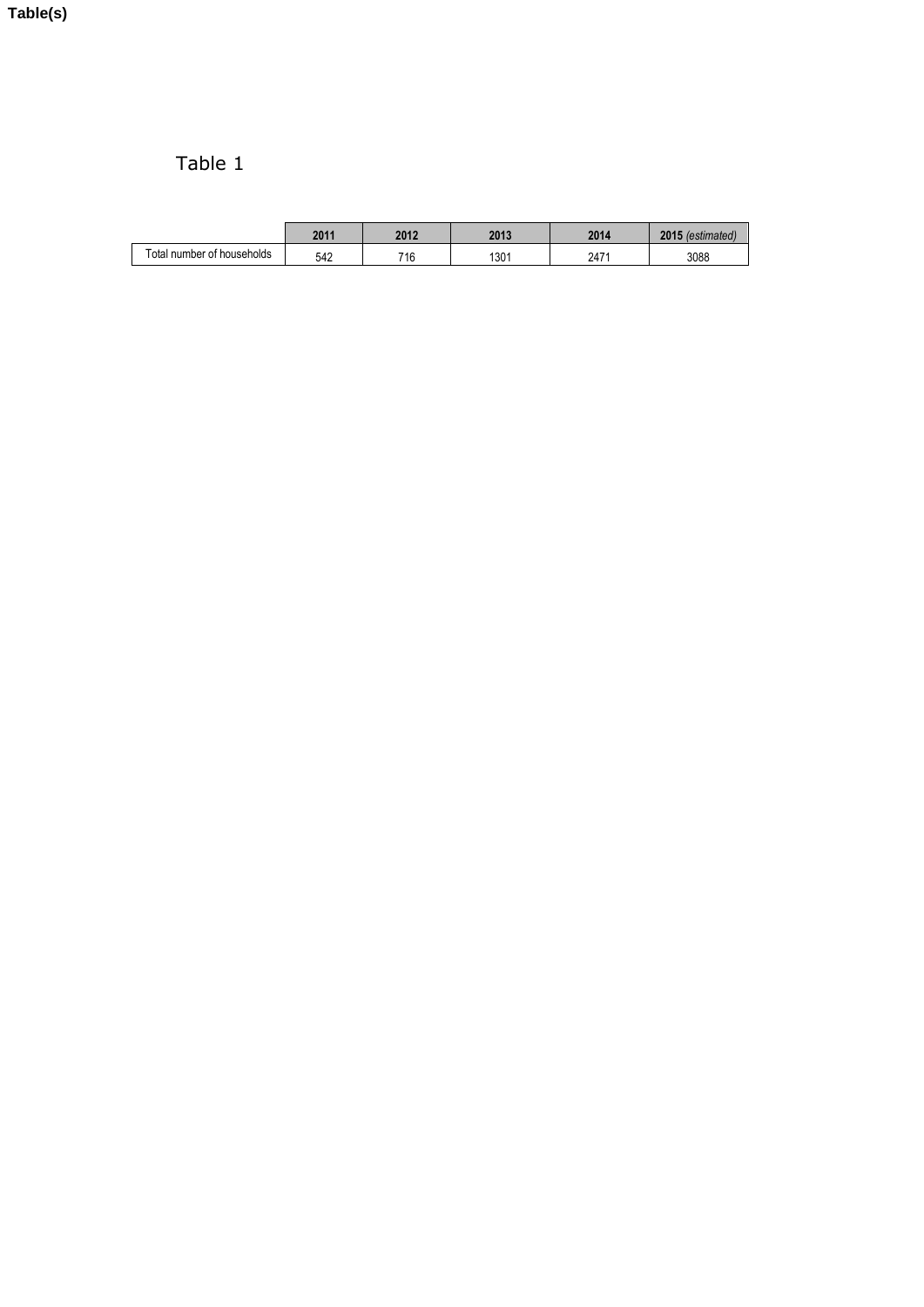Table 2

|                       | 2011       | 2012       | 2013       | 2014         | $2015$ (estimated) |
|-----------------------|------------|------------|------------|--------------|--------------------|
| Local Administrations |            |            |            |              |                    |
| (Euro)                | 144.492.01 | 144.558.98 | 217,909.45 | 382,049.91   | 447,950.09         |
| $NGOs$ (Euro)         | NA         | NA         | 428.114.66 | 837,235.10   | 981,650.62         |
| Total (Euro)          | 144.492.01 | 144.558.98 | 646,024.11 | 1.219.285.01 | 1,429,600.71       |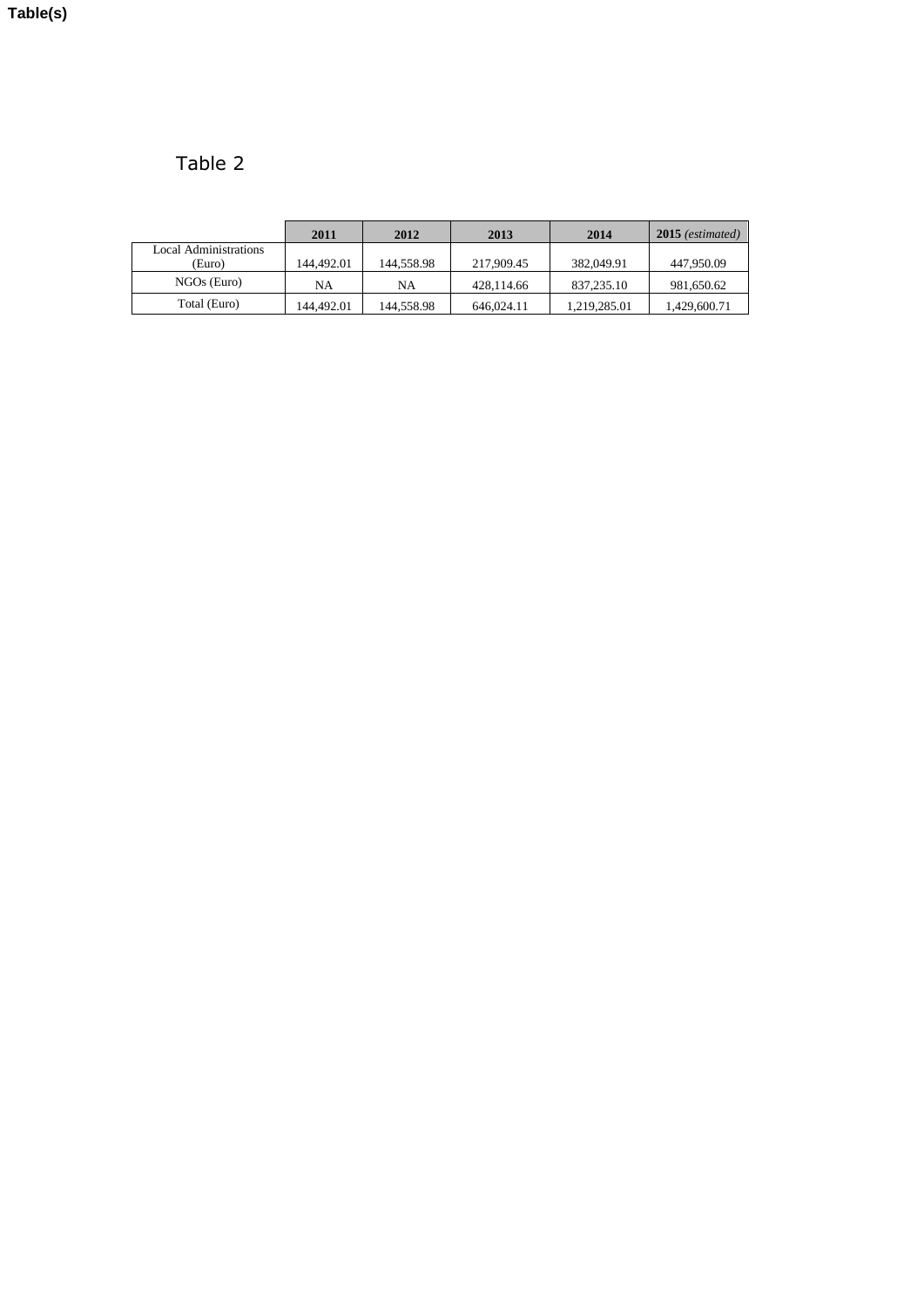| <b>VARIABLES</b>                     | <b>VALUE LABELS</b>                           | $\frac{0}{0}$ | Cumulative%   |
|--------------------------------------|-----------------------------------------------|---------------|---------------|
| <b>PROVINCE</b>                      | Huesca                                        | 14.8          |               |
|                                      | Teruel                                        | 13.0          |               |
|                                      | Zaragoza                                      | 72.2          |               |
| <b>RESIDENCE</b>                     | Rural                                         | 21.6          |               |
|                                      | Urban                                         | 78.4          |               |
| <b>NACIONALITY</b>                   | Spanish                                       | 54.8          |               |
|                                      | Others                                        | 45.2          |               |
| <b>HOUSEHOLD INCOME</b>              | Less than 9,000€/year                         | 79.7          | 79.7          |
|                                      | From 9,000 to 14,000€/year                    | 15.8          | 95.4          |
|                                      | From 14,001 to 19,000€/year                   | 2.3           | 97.7          |
|                                      | From 19,001 to 25,000€/year                   | 2.3           | 100.0         |
| <b>HOUSEHOLD STRUCTURE</b>           | 1 Member                                      | 10.9          | 10.9          |
|                                      | 2-3 Members                                   | 32.0          | 42.9          |
|                                      | 4-5 Members                                   | 43.9          | 86.8          |
|                                      | More than 5 Members                           | 13.2          | 100.0         |
| <b>CHILDREN IN THE HOUSEHOLD</b>     | No Childrens                                  | 24.1          | 24.1          |
|                                      | 1 Child                                       | 21.8          | 45.9          |
|                                      | 2 Childrens                                   | 27.8          | 73.7          |
|                                      | 3 Childrens                                   | 16.1          | 89.8          |
| <b>ACTIVE WORKRES</b>                | More than 3 Childrens                         | 10.2<br>71.2  | 100.0<br>71.2 |
|                                      | All members unemployed<br>At least one member | 24.9          | 96.1          |
|                                      | Two or more members                           | 3.9           | 100.0         |
| <b>HOME OWNERSHIP</b>                | Owner                                         | 25.2          |               |
|                                      | Rent                                          | 60.8          |               |
|                                      | Other                                         | 14.0          |               |
| YEAR OF CONSTRUCTION OF THE          | Before 1970                                   | 49.6          | 49.6          |
| <b>BUILDING</b>                      | From 1970 to 1979                             | 16.8          | 66.4          |
|                                      | From 1980 to 1989                             | 12.0          | 78.4          |
|                                      | From 1990 to1999                              | 9.8           | 88.2          |
|                                      | From 2000 to 2010                             | 10.0          | 98.3          |
|                                      | After 2010                                    | 1.7           | 100.0         |
| <b>HOUSING TYPE</b>                  | Housing in Tower Block                        | 81.5          |               |
|                                      | Houses                                        | 18.5          |               |
| TAMAÑO DE VIVIENDA (m <sup>2</sup> ) | Less than 60 $m2$                             | 39.9          | 39.9          |
|                                      | From 60 to 75 $m2$                            | 25.3          | 65.2          |
|                                      | From 76 to 90 $m2$                            | 17.1          | 82.4          |
|                                      | More than 91 $m2$                             | 17.6          | 100.0         |
| <b>NUMBER OF ROOMS</b>               | Less than 4                                   | 16.2          | 16.2          |
|                                      | 5 Rooms                                       |               |               |
|                                      | 6 Rooms                                       |               |               |
|                                      | More than 6                                   |               |               |
| <b>TYPE OF CONTRACT</b>              | Voluntary price small cons. (VPSC)            | 46.3          |               |
| (ELECTRICITY)                        | "Free Market"                                 | 35.9          |               |
|                                      | "Social Tariff"                               | 17.8          |               |
| <b>POTENCIA</b>                      | Less than 3 kW                                | 58.7          | 58.7          |
|                                      | From 3 to 4 kW                                | 17.9          | 76.7          |
|                                      | From 4 to 5 kW                                | 10.5          | 87.2          |
|                                      | More than 5 kW                                | 12.8          | 100.0         |
| HOT WATER SYSTEM                     | Individual                                    | 90.5          |               |
|                                      | Centralized                                   | 6.9           |               |
| <b>HOT WATER HEATING SYSTEM</b>      | Solar collectors                              | 2.6<br>39.6   |               |
|                                      | N <sub>o</sub><br>Yes                         | 60.4          |               |
| <b>HEATING SYSTEM</b>                | Individual                                    | 80.8          |               |
|                                      |                                               |               |               |
|                                      | Central                                       | 19.2          |               |
| <b>ALTERNATIVE HEATING SYSTEM</b>    | No                                            | 65.9          |               |
| (No electricty and no gas)           | Si                                            | 34.1          |               |